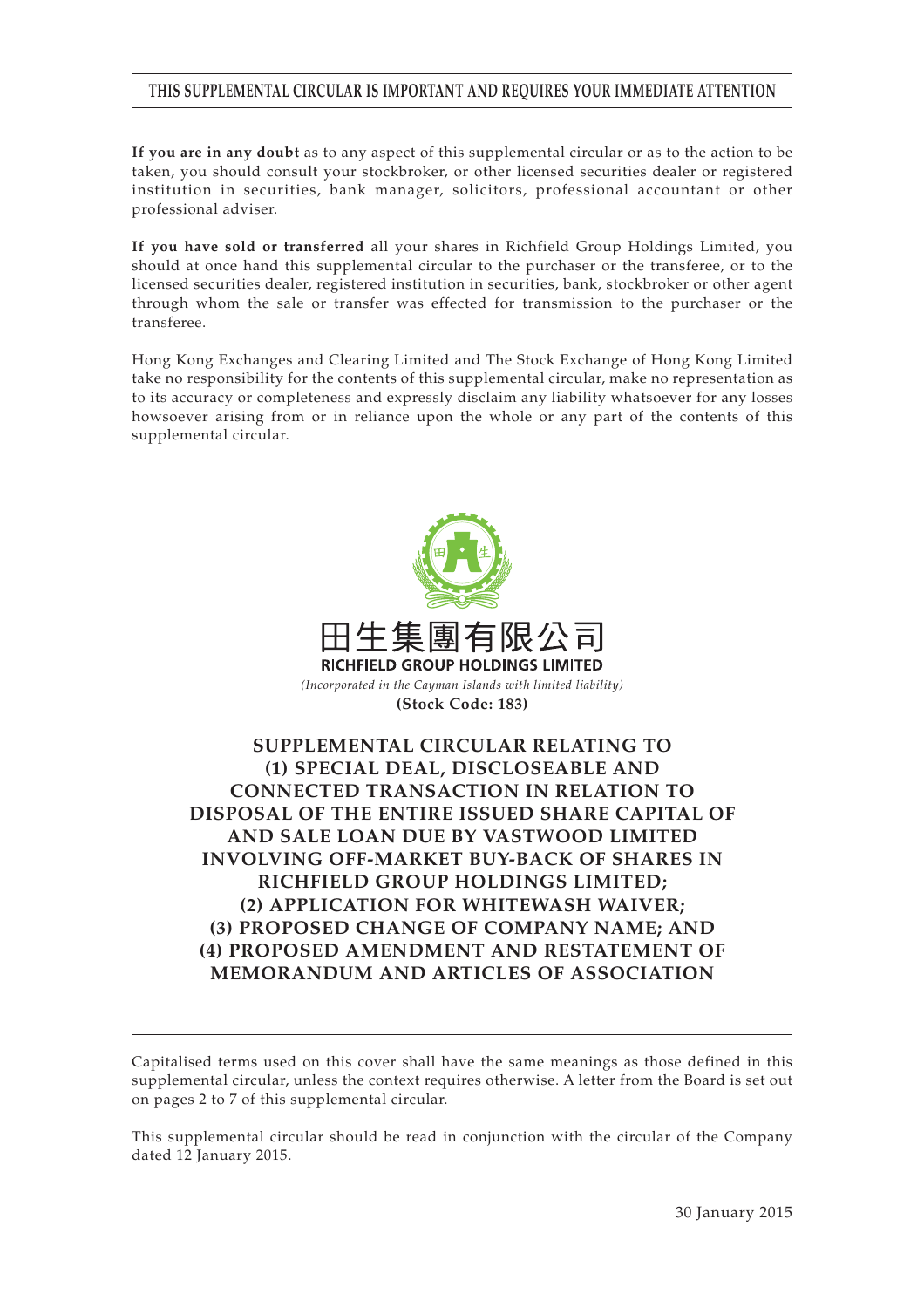# **CONTENTS**

# *Page*

|  | APPENDIX I – UNAUDITED PRO FORMA FINANCIAL<br><b>INFORMATION OF THE REMAINING GROUP</b><br>AND REPORT ON EXPECTED GAIN OR LOSS | $I-1$ |
|--|--------------------------------------------------------------------------------------------------------------------------------|-------|
|  |                                                                                                                                | II-1  |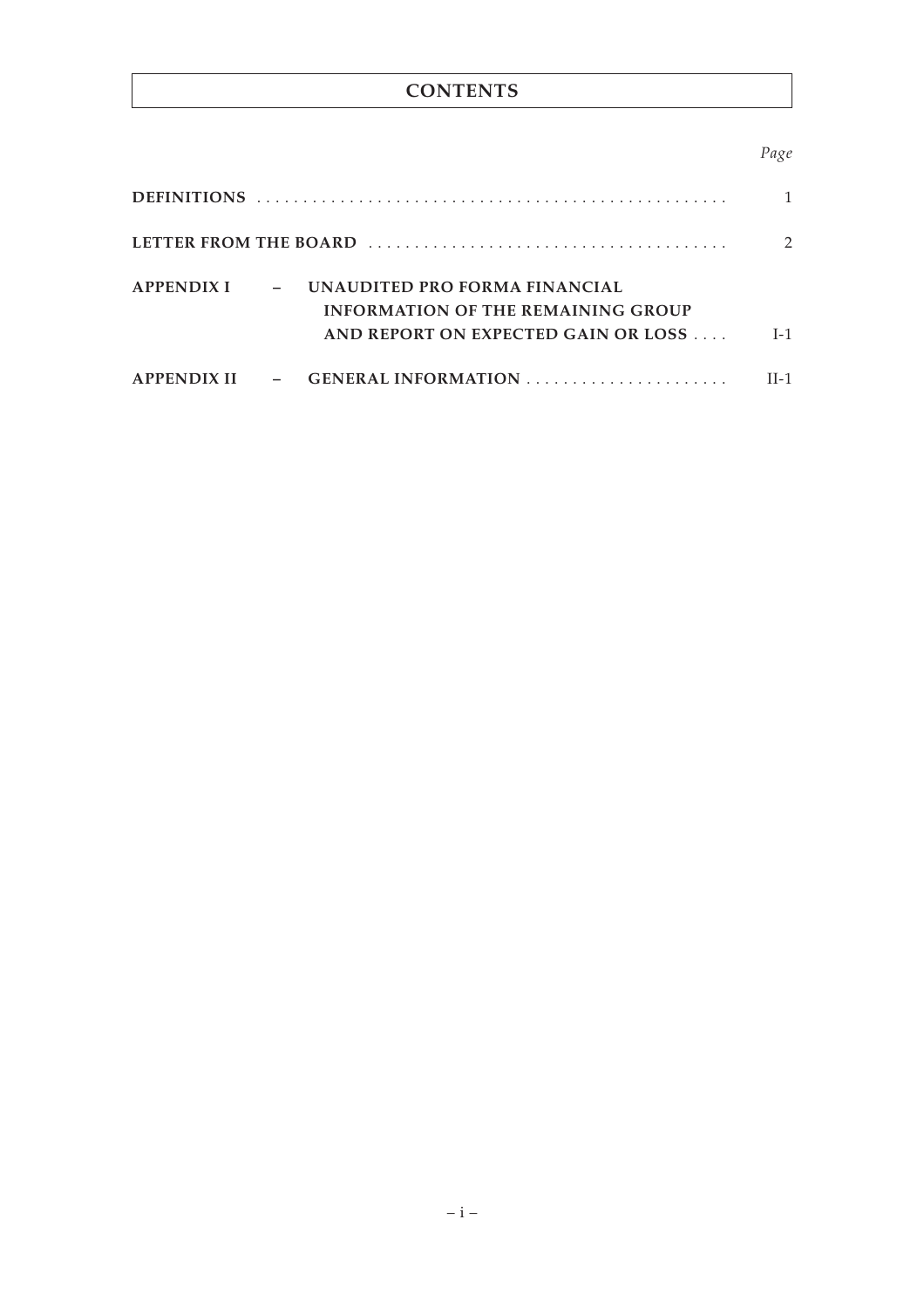# **DEFINITIONS**

*Capitalised terms used herein shall have the same meanings as those defined in the Circular unless the context requires otherwise. In addition, in this supplemental circular, unless the context otherwise requires, the following expressions shall have the following meanings:*

| "Circular"                    | the circular of the Company dated 12 January 2015 in<br>relation, among other things, the Disposal, the Share<br>Repurchase, the Whitewash Waiver, the Name<br>Change and the proposed amendment and<br>restatement of the Memorandum and Articles of<br>Association |
|-------------------------------|----------------------------------------------------------------------------------------------------------------------------------------------------------------------------------------------------------------------------------------------------------------------|
| "New Latest Practicable Date" | 29 January 2015, being the latest practicable date prior<br>to the printing of this supplemental circular for<br>ascertaining certain information contained herein                                                                                                   |
| "Relevant Period"             | the period from 11 June 2014, being the date falling six<br>months before the date of the Announcement, up to<br>and including 29 January 2015 (being the New Latest<br>Practicable Date)                                                                            |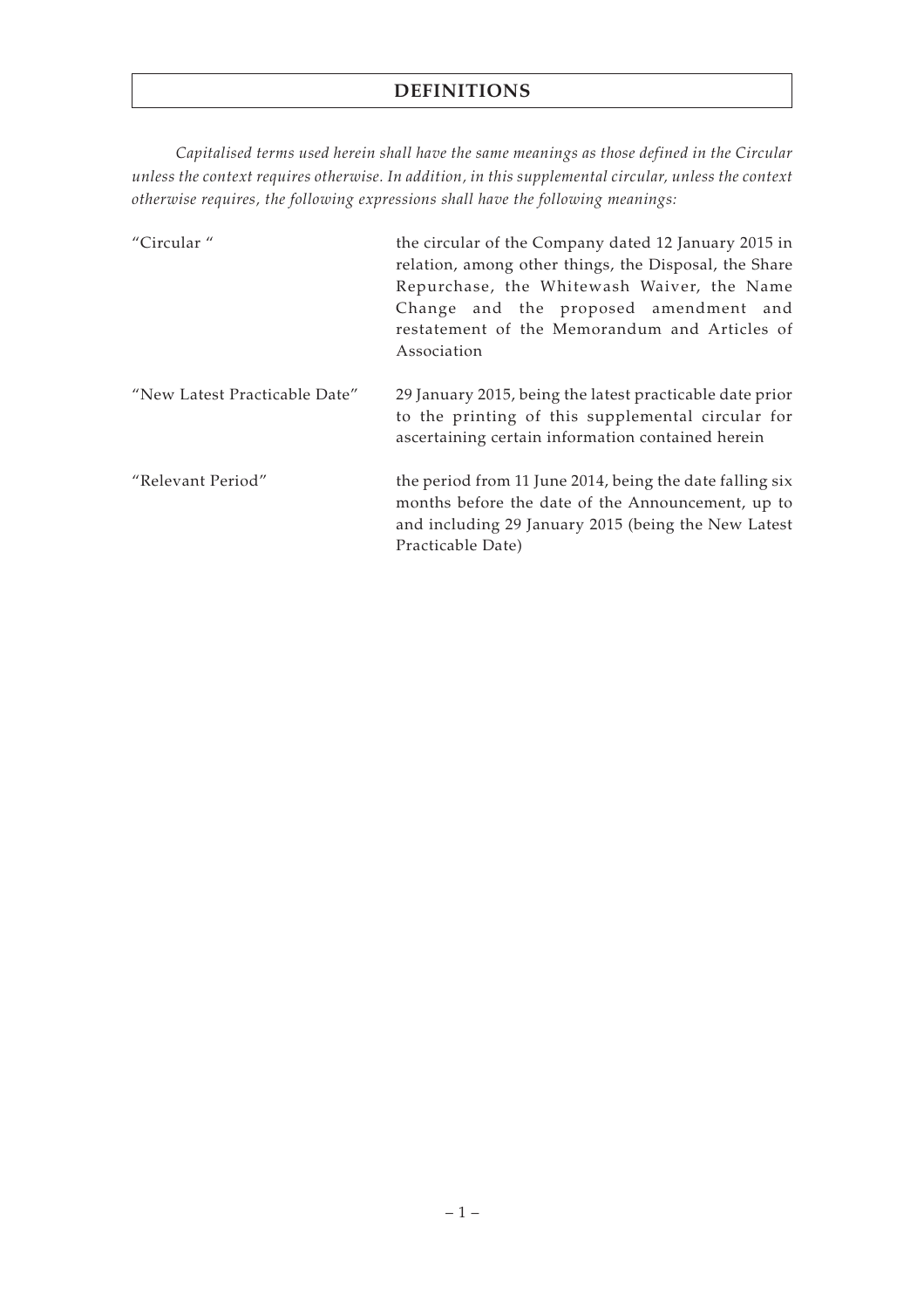

*Executive Directors:* Mr. Lee Wing Yin Mr. Ngan Man Ho

*Non-executive Director:* Mr. Lai Hin Wing, Henry

*Independent Non-executive Directors:* Mr. Koo Fook Sun, Louis Ms. Yeung Wing Yan, Wendy Mr. Lung Hung Cheuk

*Registered Office:* Cricket Square Hutchins Drive P.O. Box 2681 Grand Cayman KY1-1111 Cayman Islands

*Head Office and Principal Place of Business in Hong Kong:* Unit 1209, 12/F. Silvercord Tower 2 30 Canton Road Tsim Sha Tsui Kowloon Hong Kong

30 January 2015

*To the Shareholders and, for information only, holders of share options*

Dear Sir or Madam,

## **(1) SPECIAL DEAL, DISCLOSEABLE AND CONNECTED TRANSACTION IN RELATION TO DISPOSAL OF THE ENTIRE ISSUED SHARE CAPITAL OF AND SALE LOAN DUE BY VASTWOOD LIMITED INVOLVING OFF-MARKET BUY-BACK OF SHARES IN RICHFIELD GROUP HOLDINGS LIMITED; (2)APPLICATION FOR WHITEWASH WAIVER; (3) PROPOSED CHANGE OF COMPANY NAME; AND (4) PROPOSED AMENDMENT AND RESTATEMENT OF MEMORANDUM AND ARTICLES OF ASSOCIATION**

### **INTRODUCTION**

Reference is made to the Circular in relation to, among other things, the Disposal, the Share Repurchase, the Whitewash Waiver, the Name Change and the proposed amendment and restatement of the Memorandum and Articles of Association.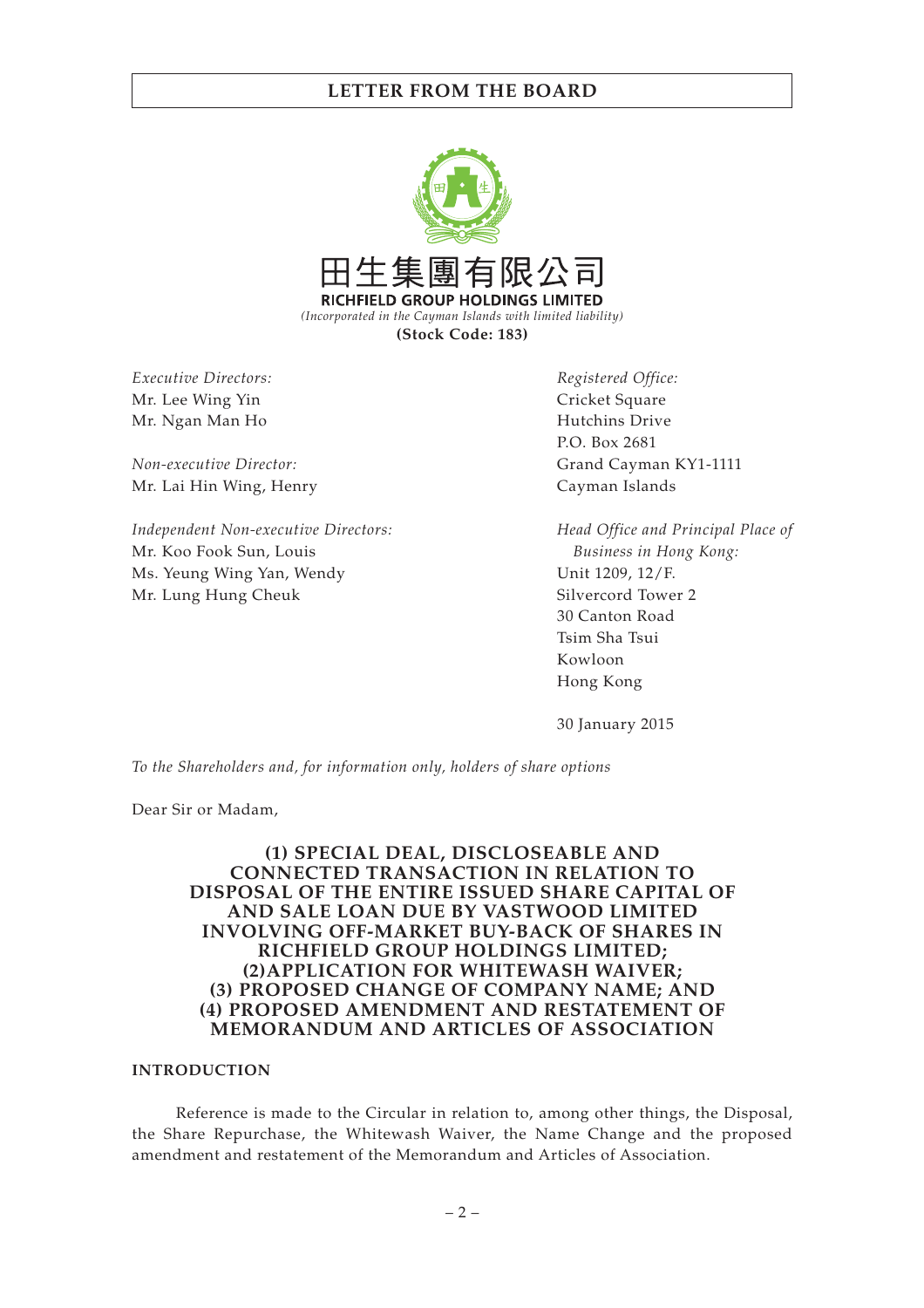The purpose of this supplemental circular is to supplement the Circular and provide the Shareholders with certain additional information in respect of the Share Repurchase as required under Schedule III to The Codes on Takeovers and Mergers and Share Buy-backs, which was inadvertently omitted in the Circular. This supplemental circular should be read in conjunction with the Circular.

#### **FINANCIAL EFFECTS OF THE DISPOSAL AND THE SHARE REPURCHASE**

#### **(i) Earnings per Share**

As disclosed in the annual report of the Company for the year ended 30 June 2014, the Group recorded audited consolidated net profit attributable to the Shareholders of approximately HK\$10.5 million and basic and diluted earnings per Share of approximately HK\$0.003 for the year ended 30 June 2014. As disclosed in the Circular, for the year ended 30 June 2014, the audited loss after tax of the Vastwood Group (excluding the East Up Group) was approximately HK\$193.01 million; the audited profit after tax of the East Up Group was approximately HK\$0.03 million; and the audited loss after tax of Brilliant Icon (49% interest) was approximately HK\$0.85 million. Excluding such profit/loss after tax, the Remaining Group would record consolidated net profit attributable to the Shareholders for the year ended 30 June 2014 of approximately HK\$204.3 million.

As illustrated in the unaudited pro forma earnings/(loss) per Share of the Remaining Group set out in Appendix I to this supplemental circular, assuming completion of the Disposal and the Share Repurchase had taken place on 1 July 2013, the Remaining Group would record consolidated net loss attributable to the Shareholders of approximately HK\$134.9 million and basic and diluted loss per Share of approximately HK\$0.0496 for the year ended 30 June 2014. Such pro forma loss is mainly due to the estimated loss as a result of the Disposal and the Share Repurchase of approximately HK\$339.2 million as explained below.

Based on the allocation mechanism for the consideration illustrated in the unaudited pro forma earnings/(loss) per Share of the Remaining Group set out in Appendix I to this supplemental circular, the consideration of approximately HK\$167.0 million and HK\$0.2 million are allocated to the disposal of 100% interest in the Vastwood Group (including the East Up Group) and 49% interest in Brilliant Icon, respectively. The difference between the consideration received for the disposal of 49% interest in Brilliant Icon and the amount by which the 49% non-controlling interests of Brilliant Icon are adjusted is recognised directly in the Group's equity. It is expected that the Group will record a loss of approximately HK\$339.2 million on the Disposal after deducting estimated transaction costs, which is calculated as the consideration of approximately HK\$167.0 million (which is the portion of the market value of the 760,000,000 Repurchase Shares based on the closing price of HK\$0.220 per Share as at 1 July 2013 allocated to the disposal of the Vastwood Group (including the East Up Group)) less (i) the audited net asset value of the Vastwood Group (excluding the East Up Group) as at 30 June 2013 of approximately HK\$141.1 million and the audited net asset value of the East Up Group as at 30 June 2013 of approximately HK\$45.3 million; (ii) the amount due from the Vastwood Group (excluding the East Up Group) and the East Up Group to the Remaining Group as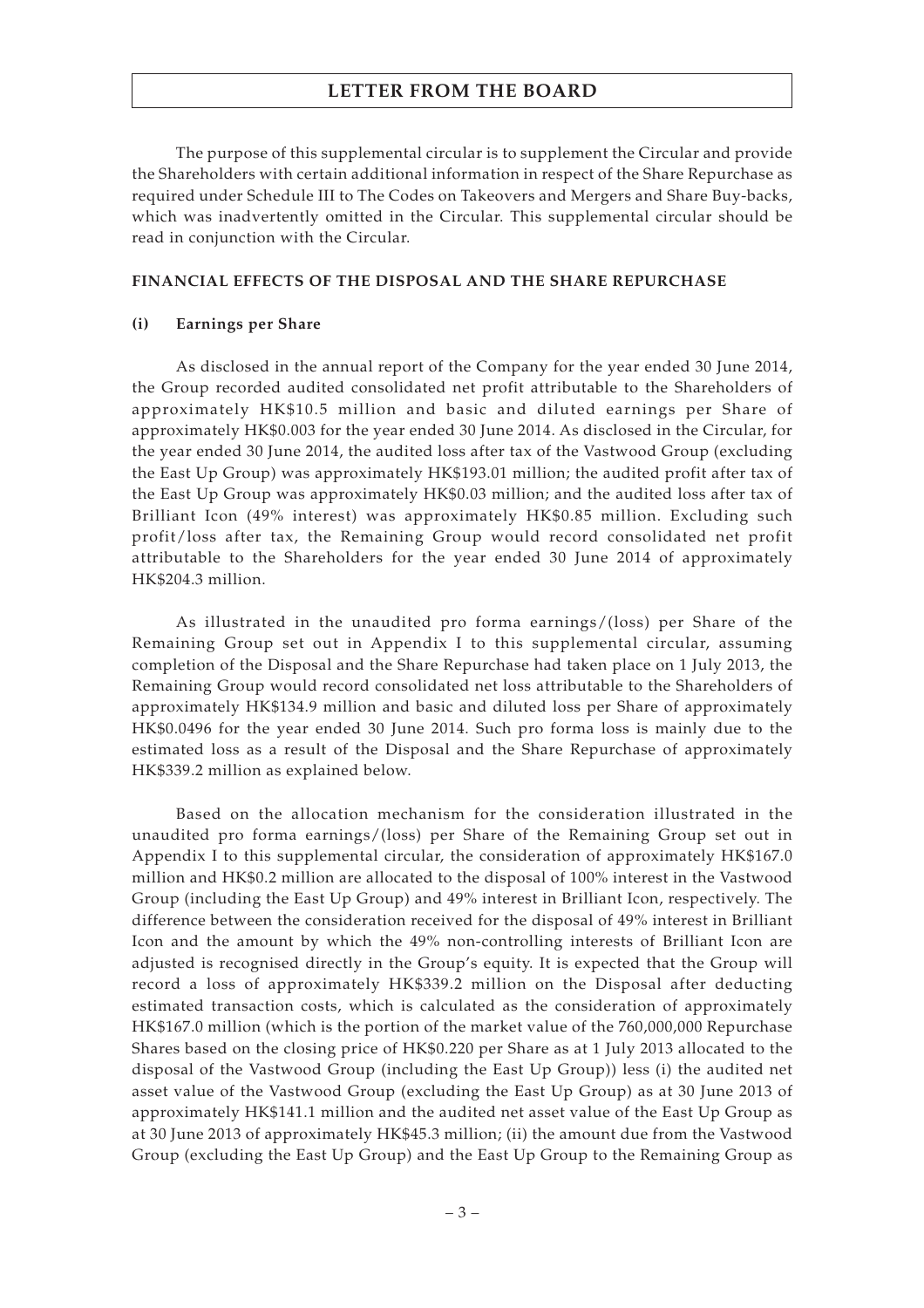at 30 June 2013 of approximately HK\$316.1 million; and (iii) the estimated transaction costs of approximately HK\$3.7 million relating to the Disposal, as if the Disposal and the Share Repurchase had been completed on 1 July 2013.

**The unaudited pro forma loss per Share of the Remaining Group as calculated above is prepared by the Directors for illustrative purposes only on the assumption that the Disposal and the Share Repurchase were completed on 1 July 2013. Shareholders should note that the actual amount of the earnings/(loss) per Share of the Remaining Group after the Disposal and the Share Repurchase will be determined based on the actual profit/(loss) of the Remaining Group, the actual gain or loss resulting from the Disposal and the Share Repurchase and the actual weighted average number of Shares, and may be different from the pro forma loss per Share of the Remaining Group as calculated above.**

Please refer to the unaudited pro forma earnings/(loss) per Share of the Remaining Group and the accountant's report thereon issued by BDO Limited set out in Appendix I to this supplemental circular for further details.

#### **(ii) Liabilities**

As at 30 June 2014, the audited consolidated total liabilities of the Group were approximately HK\$515.2 million while the audited consolidated total liabilities (excluding intra-group balances) of the Vastwood Group (excluding the East Up Group) and the East Up Group were approximately HK\$171.3 million and HK\$2.4 million, respectively. As a result of the Disposal and the Share Repurchase, the consolidated total liabilities of the Group are expected to be reduced by the amount of the consolidated total liabilities (excluding intra-group balances) of the Vastwood Group (excluding the East Up Group) and the East Up Group.

#### **(iii) Working capital**

As at 30 June 2014, the audited consolidated cash and bank balances of the Group were approximately HK\$734.1 million while the audited consolidated cash and bank balances of the Vastwood Group (excluding the East Up Group) and the East Up Group were approximately HK\$30.0 million and HK\$3.4 million, respectively. As a result of the Disposal and the Share Repurchase, the working capital of the Group is expected to be reduced by the amount of cash and bank balances of the Vastwood Group (excluding the East Up Group) and the East Up Group, and the estimated transaction costs relating to the Disposal and the Share Repurchase of approximately HK\$3.7 million.

The Directors are of the view that the Disposal and the Share Repurchase will not have material adverse effect on the working capital of the Remaining Group, and the Remaining Group will have sufficient working capital to meet its normal operating requirement after Completion.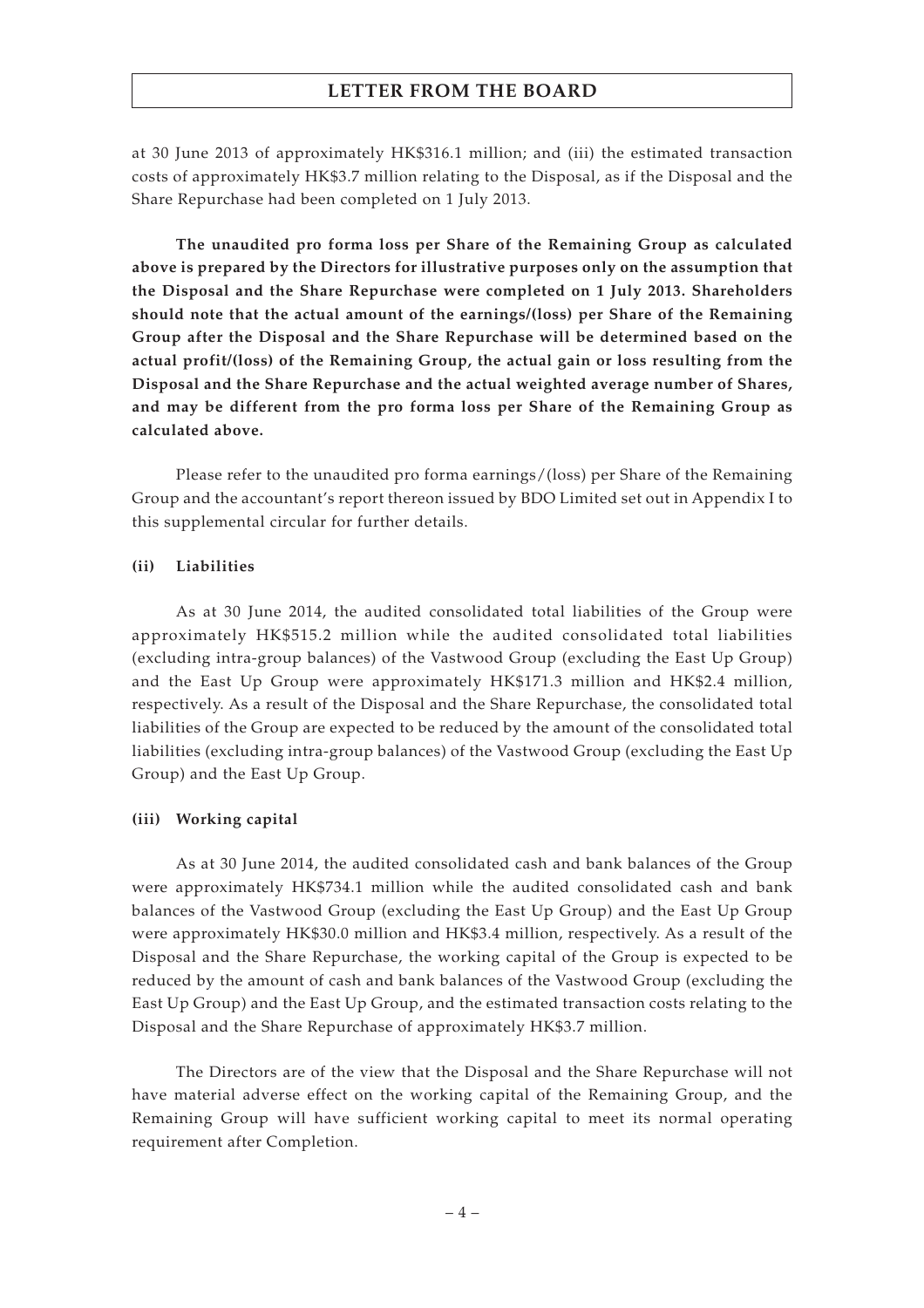#### **(iv) Net asset value**

Based on the unaudited pro forma statement of net asset of the Remaining Group as set out in Appendix II to the Circular, the unaudited pro forma net asset value of the Remaining Group attributable to the Shareholders is expected to be approximately HK\$1,245.6 million, equivalent to approximately HK\$0.458 per Share, as if the Disposal and the Share Repurchase had been completed on 30 June 2014. The unaudited pro forma statement of net asset of the Remaining Group together with the reports issued by BDO Limited and Optima Capital Limited contained in the Circular are reproduced in Appendix I to this supplemental circular.

**The unaudited pro forma net asset value of the Remaining Group above is prepared by the Directors for illustrative purposes only on the assumption that the Disposal and the Share Repurchase were completed on 30 June 2014. Shareholders should note that the actual amount of net asset value of the Remaining Group after the Disposal and the Share Repurchase will be determined based on the actual net asset/liability value of the Vastwood Group, the actual amount of the Sale Loan as at Completion and the actual transaction costs relating to the Disposal and the Share Repurchase, and may be different from the pro forma net asset value of the Remaining Group above.**

### **MATERIAL CHANGE**

- (i) In September 2014, the Group fully repaid to the bank the mortgage loan in respect of its investment properties located at Kimberley Road, Tsim Sha Tsui. The repayment amount of approximately HK\$86.0 million which comprised principal of approximately HK\$85.8 million and interest of HK\$0.2 million was financed by the Group's internal resources;
- (ii) during the financial year ended 30 June 2014, the Group's property development business generated a revenue of approximately HK\$491.7 million from the disposal of its entire interest in a property development project in London. There was no sale of property under development subsequent to 30 June 2014 and up to and including the New Latest Practicable Date, and therefore no revenue was generated from the property development business subsequent to 30 June 2014; and
- (iii) on 11 December 2014, the Company entered into the Agreement with RHL and Mr. Au in relation to the Disposal, the Share Repurchase and the Whitewash Waiver, details of which are set out in letter from the Board contained in the Circular and this supplemental circular.

Save as disclosed above, the Directors confirm that there has been no material change in the financial or trading position or outlook of the Group since 30 June 2014, being the date to which the latest published audited consolidated financial statements of the Group were made up, up to and including the New Latest Practicable Date.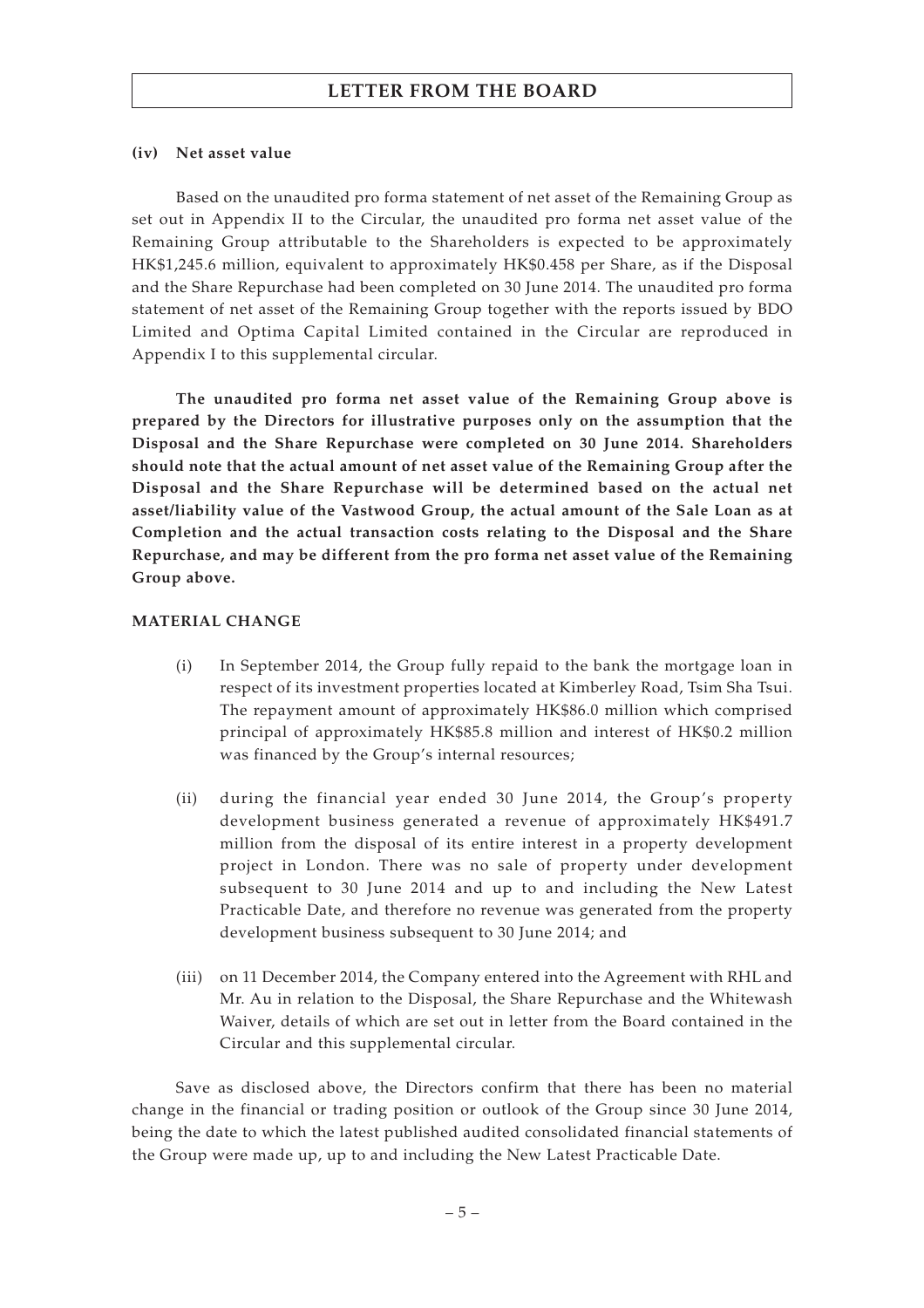## **OTHER DISCLOSURES**

- (i) Save for (i) the 248,000 Shares held by Mr. Ngan Man Ho (an executive Director); and (ii) the share options to subscribe for 8,000,000 Shares held by the Directors (details of which are disclosed in the paragraph headed "Shareholding structure of the Company" in the letter from the Board contained in the Circular), none of the Directors and persons acting in concert with them was interested in any relevant securities in the Company as at the New Latest Practicable Date and none of them had dealt in any relevant securities in the Company during the Relevant Period.
- (ii) As at the New Latest Practicable Date, no person had irrevocably committed themselves to vote in favour of or against the resolution approving the Share Repurchase at the EGM or any adjournment thereof.
- (iii) None of Virtue Partner, Mr. Pong and RHL, being Shareholders holding 10% or more of the issued share capital of the Company as at the New Latest Practicable Date, had dealt in any relevant securities in the Company during the Relevant Period.
- (iv) None of the Directors and persons acting in concert with them had borrowed or lent any relevant securities in the Company as at the New Latest Practicable Date and none of them had dealt in any relevant securities in the Company during the Relevant Period.
- (v) To the best of the Directors' knowledge, information and belief having made all reasonable enquiries, it is the intention of Mr. Ngan Man Ho, an executive Director, to vote in favour of the resolution approving the Share Repurchase at the adjourned EGM in respect of the 248,000 Shares held by him. Virtue Partner, Mr. Pong and RHL, being Shareholders holding 10% or more of the issued share capital of the Company, are required to abstain from voting on the resolution approving the Share Repurchase.
- (vi) The Company had not bought back any Shares since 30 June 2014 (being the end of the last financial year of the Company) and during the 12-month period immediately preceding the date of the Circular up to and including the New Latest Practicable Date.
- (vii) There had been no re-organisation of capital of the Company during the two financial years preceding the date of the Announcement.
- (viii) The Company had not issued any Shares during the two-year period immediately preceding the date of the Announcement.
- (ix) Depending on the future results and financial position of the Group, the Company may declare dividends as and when it considers appropriate. The Board does not expect the Share Repurchase to have any adverse effect on the ability of the Company to pay dividends or on the dividend policy of the Company.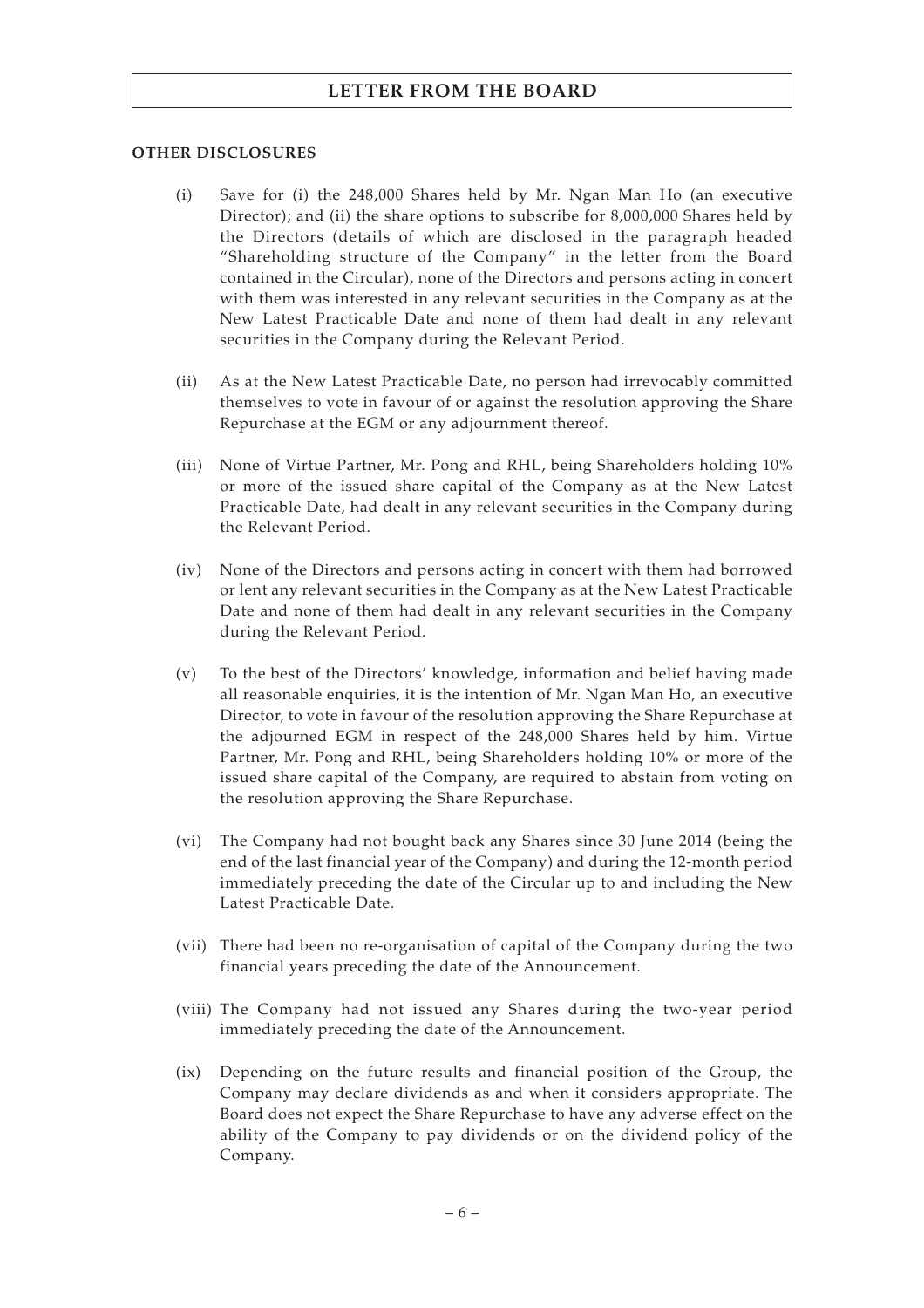#### **ADJOURNMENT OF THE EGM**

In order to allow sufficient time for the Shareholders to read this supplemental circular, the chairman of the EGM will propose to adjourn the EGM at the EGM to be held on 4 February 2015, and if so consented to by the Shareholders at the EGM, the EGM will be adjourned to a time, date and place to be determined by the meeting and further notified by the Company. Further announcement will be made by the Company as regards the details of the adjourned EGM in due course.

#### **ADDITIONAL INFORMATION**

Taking into account the additional information disclosed in this supplemental circular, Veda Capital confirmed that there has been no change to its recommendation to the Independent Shareholders, the Listing Rules IBC and the Takeovers Code IBC on the Agreement and the transactions contemplated thereunder, including the Disposal, the Share Repurchase and the Whitewash Waiver, as set out in the letter from Veda Capital contained in the Circular.

All the information disclosed in the Circular remains unchanged and valid as at the New Latest Practicable Date.

Your attention is drawn to the information set out in the appendices to this supplemental circular.

> By order of the Board **RICHFIELD GROUP HOLDINGS LIMITED Lee Wing Yin** *Executive Director*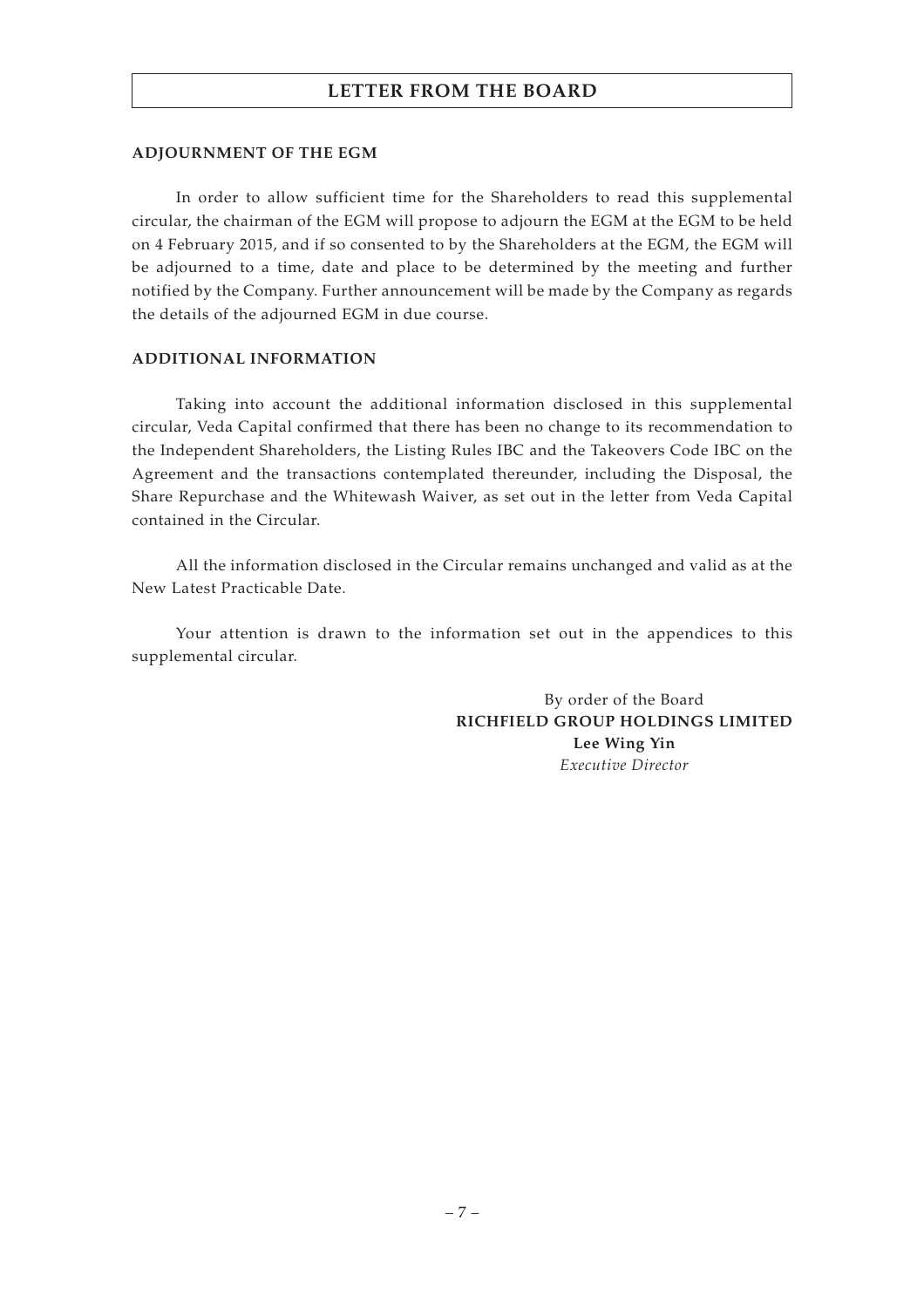## **1. UNAUDITED PRO FORMA EARNINGS/(LOSS) PER SHARE OF THE REMAINING GROUP**

As a result of the Disposal, the Company will effectively dispose of 100% interest in the Vastwood Group (including 100% interest in the East Up Group) and 49% interest in Brilliant Icon. The remaining 51% interest in Brilliant Icon will still be held by the Remaining Group and the Company will continue to have control over Brilliant Icon. As such, the difference between the amount by which the 49% non-controlling interests of Brilliant Icon are adjusted and the fair value of the consideration received will be recognised directly in the Group's equity.

The following unaudited pro forma earnings/(loss) per Share of the Remaining Group for the year ended 30 June 2014 has been prepared, on the basis of the notes set forth below, for the purpose of illustrating the effect of the Disposal and the Share Repurchase as if it had taken place on 1 July 2013. It has been prepared for illustrative purpose only and, because of its hypothetical nature, may not give a true picture of the financial results of the Group had the Disposal and Share Repurchase been completed as at 1 July 2013, or at any future date.

|                                                                                                          | <b>Notes</b> | HK\$'000 | HK\$'000   |
|----------------------------------------------------------------------------------------------------------|--------------|----------|------------|
| Profit for the year ended 30 June 2014,<br>attributable to the owners of<br>the Company                  | (a)          |          | 10,502     |
| Pro forma adjustments:                                                                                   |              |          |            |
| (Profit)/Loss for the year ended<br>30 June 2014:<br>Add: Loss of the Vastwood Group                     | (b)          |          |            |
| (excluding the East Up Group)                                                                            |              | 193,013  |            |
| Less: Profit of the East Up Group                                                                        |              | (28)     |            |
|                                                                                                          |              |          | 192,985    |
| Add: Loss of Brilliant Icon                                                                              |              |          |            |
| attributable to the non-controlling<br>interests                                                         | (c)          |          | 847        |
| Add: Unaudited pro forma loss on<br>the Disposal after the estimated                                     |              |          |            |
| transaction costs                                                                                        | (d)          |          | (339, 247) |
| Unaudited pro forma loss for the<br>Remaining Group attributable to<br>the owners of the Company for the |              |          |            |
| year ended 30 June 2014                                                                                  |              |          | (134, 913) |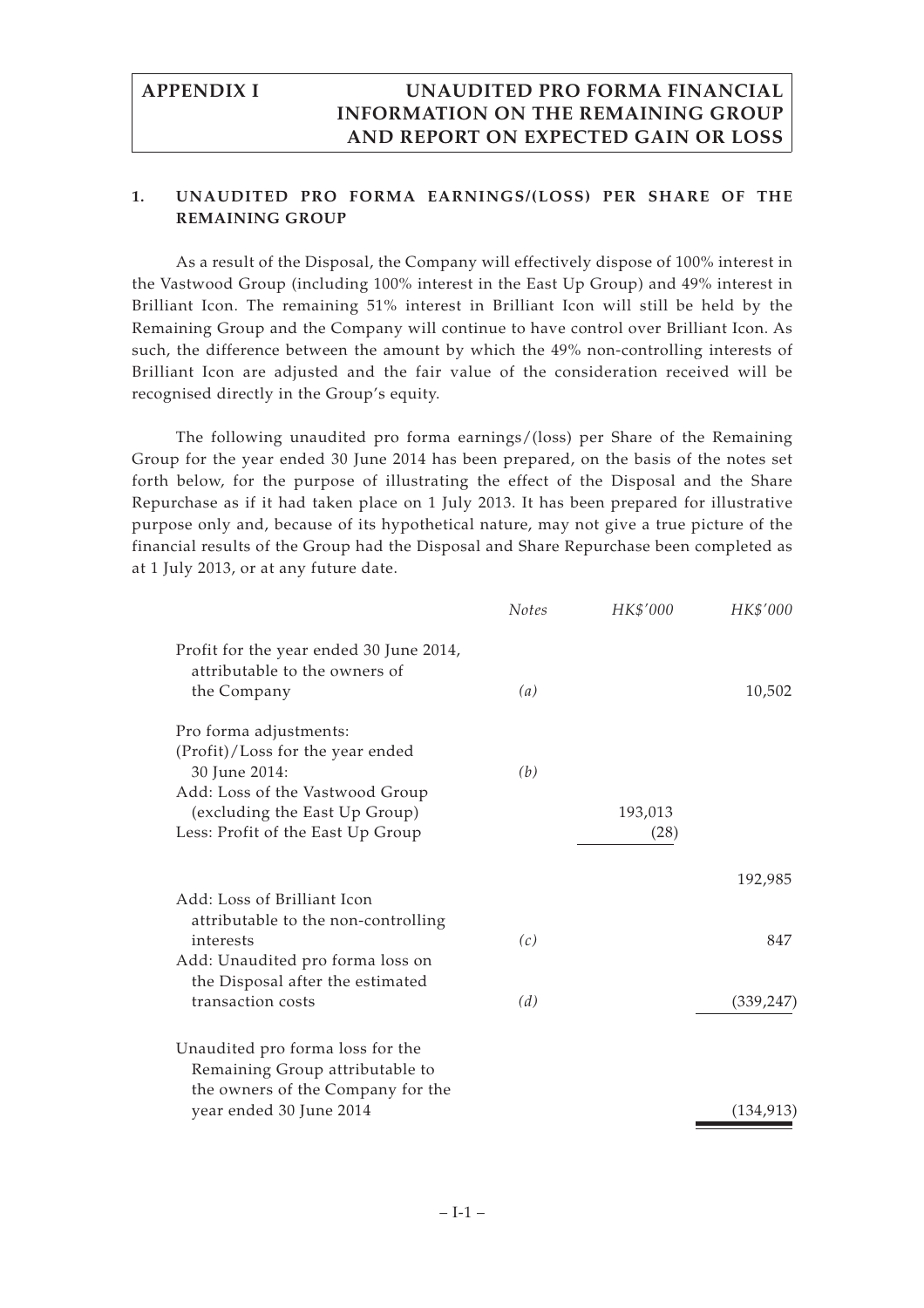|                                                                               | <b>Notes</b> | '000      |
|-------------------------------------------------------------------------------|--------------|-----------|
| Weighted average number of                                                    |              |           |
| Shares                                                                        |              | 3,478,500 |
| Pro forma adjustments:                                                        |              |           |
| Less: the Repurchase Shares                                                   | (e)          | (760,000) |
| Unaudited pro forma weighted                                                  |              |           |
| average number of Shares                                                      |              | 2,718,500 |
|                                                                               |              |           |
|                                                                               |              | HK cents  |
| Unaudited pro forma basic and diluted<br>loss per Share for the year ended 30 |              |           |
| June 2014                                                                     | (f)          | (4.96)    |

#### *Notes:*

(a) The audited profit attributable to the owners of the Company for the year ended 30 June 2014 is extracted from the Group's audited financial statements for the year ended 30 June 2014 set out in Appendix I to the Circular.

(b) The adjustment represents the profit/loss of the Vastwood Group (excluding the East Up Group) and the East Up Group for the year ended 30 June 2014 which are extracted from the financial information set out in the letter from the Board contained in the Circular.

(c) The adjustment represents the 49% loss of Brilliant Icon for the year ended 30 June 2014 attributable to the non-controlling interests which is extracted from the financial information set out in the letter from the Board contained in the Circular.

(d) The adjustment represents the unaudited pro forma loss on the Disposal as if the Disposal and Share Repurchase had been completed as at 1 July 2013 and is calculated as follows:

|                                                                                                     | Note | HK\$'000 | HK\$'000              |
|-----------------------------------------------------------------------------------------------------|------|----------|-----------------------|
| Fair value of the consideration                                                                     | (i)  |          | 166,982               |
| Audited net asset of the Vastwood Group<br>(excluding the East Up Group) as at                      |      |          |                       |
| 30 June 2013                                                                                        |      | 141,143  |                       |
| Audited net asset of the East Up Group as at<br>30 June 2013<br>Amount due from the Vastwood Group  |      | 45,321   |                       |
| (excluding the East Up Group) and the East<br>Up Group to the Remaining Group as at<br>30 June 2013 |      | 316,065  |                       |
|                                                                                                     |      |          | 502,529               |
| Unaudited pro forma loss on the Disposal<br>Less: Estimated transaction costs                       |      |          | (335, 547)<br>(3,700) |
| Unaudited pro forma loss on the Disposal after<br>the estimated transaction costs                   |      |          | (339, 247)            |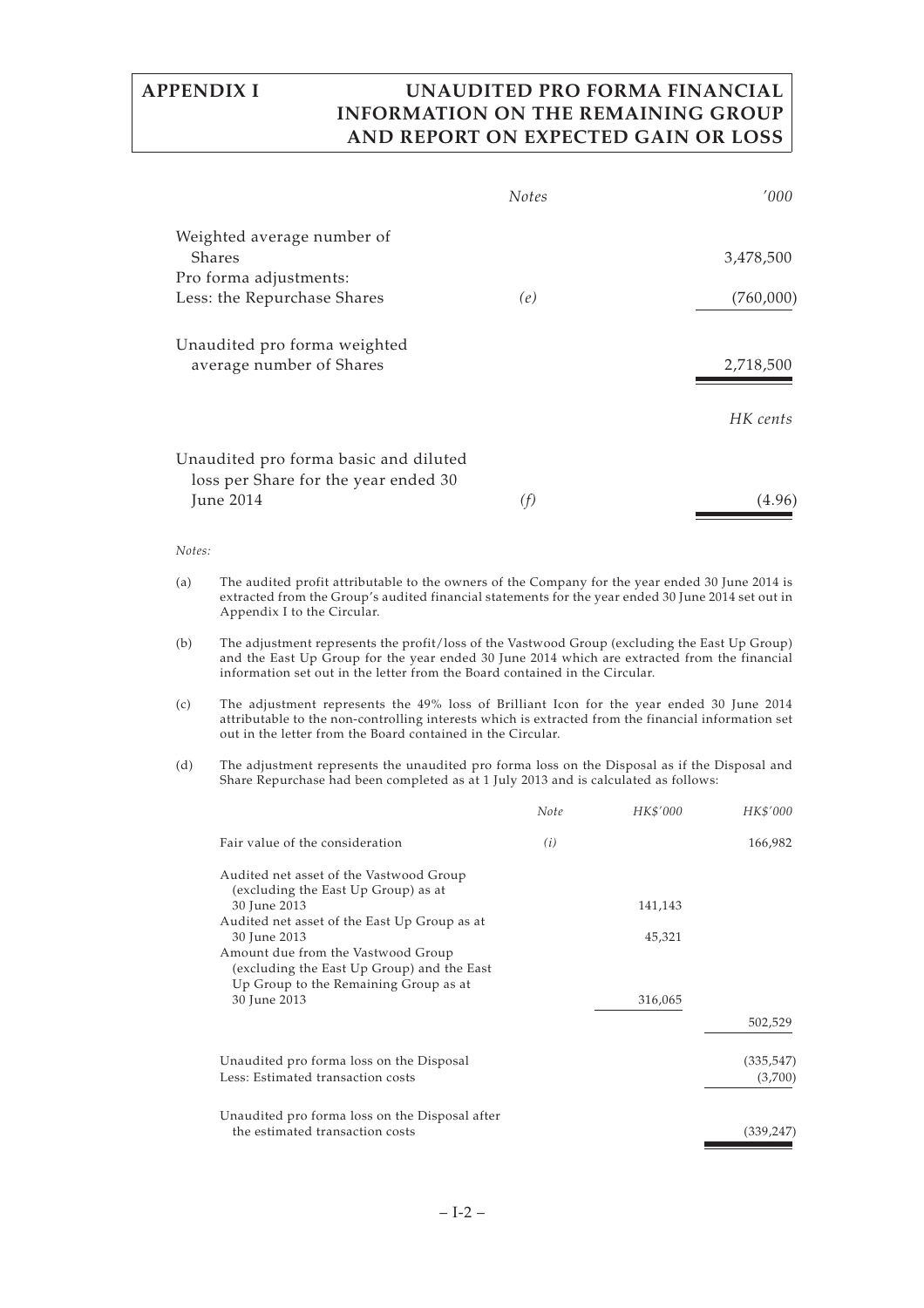*Note (i):* The adjustment represents the fair value of the 760,000,000 Repurchase Shares for the Disposal and the Share Repurchase and is calculated based on the closing price of HK\$0.220 per Share as at 1 July 2013 as if the Disposal had taken place on 1 July 2013.

> The estimated total consideration of HK\$167.2 million is allocated between the disposal of 100% interest in the Vastwood Group (including 100% interest in the East Up Group) and the disposal of 49% interest in Brilliant Icon based on the respective net asset values of the Vastwood Group (excluding the East Up Group), the East Up Group and Brilliant Icon being disposed of as at 1 July 2013, after taking into consideration the amount of the Sale Loan as at 30 June 2013 and the fair values of the properties held by the respective companies as at 30 June 2013. As a result, the consideration of approximately HK\$167.0 million and HK\$0.2 million are allocated to the disposal of 100% interest in the Vastwood Group (including 100% interest in the East Up Group) and the disposal of 49% interest in Brilliant Icon respectively.

- (e) The adjustment represents the number of Shares repurchased as if the Share Repurchase had taken place on 1 July 2013.
- (f) The calculation of unaudited pro forma basic and diluted loss per Share is based on the unaudited pro forma loss for the Remaining Group attributable to the owners of the Company for the year ended 30 June 2014 of HK\$134.9 million and on the assumption that the Disposal and the Share Repurchase had taken place on 1 July 2013.

There were no diluted potential ordinary shares for the year ended 30 June 2014 as the outstanding share options were out of the money for the purpose of the unaudited pro forma diluted loss per Share calculation.

(g) The unaudited pro forma financial information presented above does not take into account of any trading or other transactions subsequent to the date of the financial statements included in the unaudited pro forma financial information (i.e. 30 June 2014).

**The unaudited pro forma loss per Share of the Remaining Group as calculated above is prepared by the Directors for illustrative purposes only. Shareholders should note that the actual amount of the earnings/(loss) per Share of the Remaining Group after the Disposal and the Share Repurchase will be determined based on the actual profit/(loss) of the Remaining Group, the actual gain or loss resulting from the Disposal and the Share Repurchase and the actual weighted average number of Shares, and may be different from the pro forma loss per Share of the Remaining Group as calculated above.**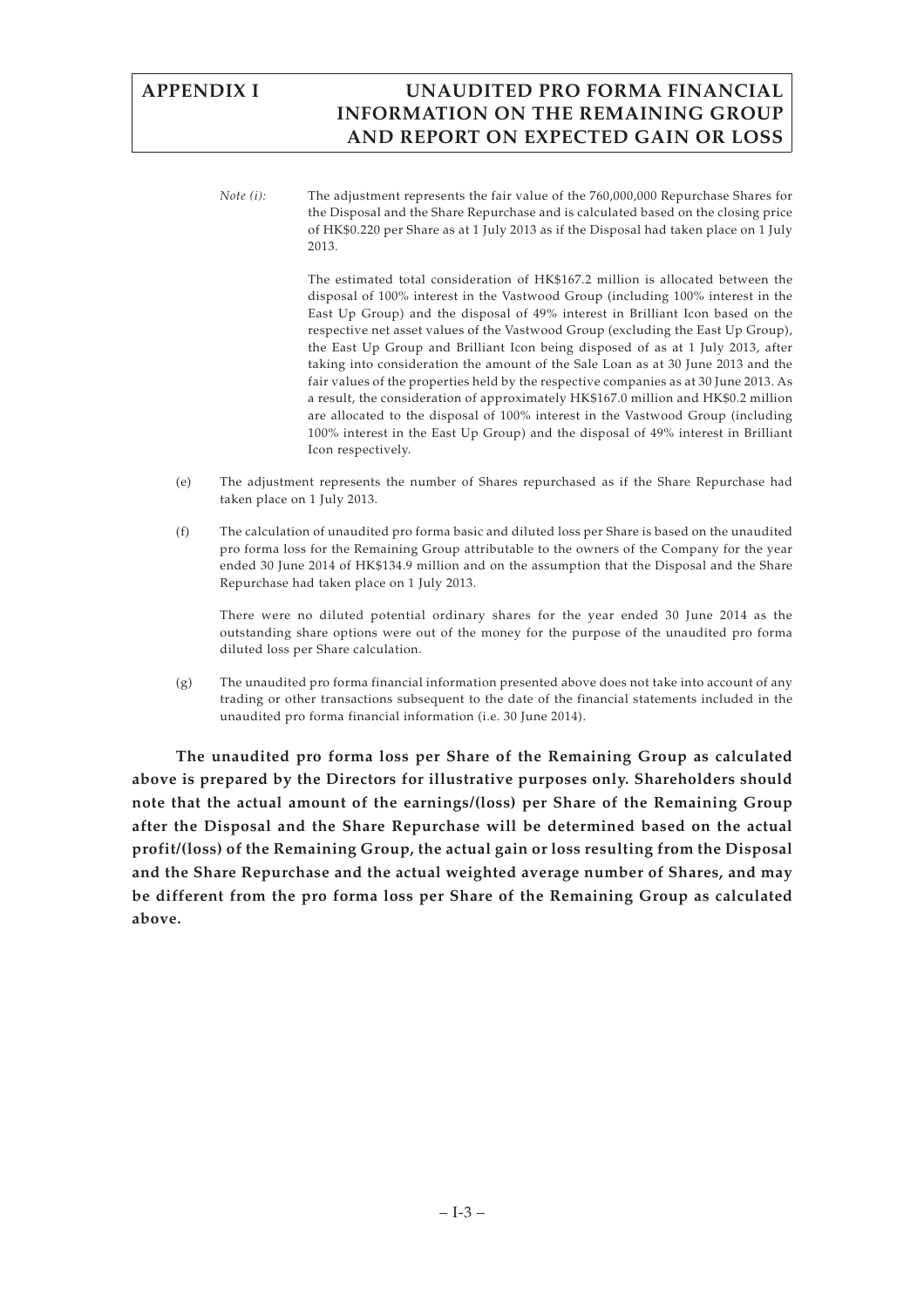# **2. ACCOUNTANT'S REPORT ON THE UNAUDITED PRO FORMA EARNINGS/(LOSS) PER SHARE OF THE REMAINING GROUP**

*The following is the report on the unaudited pro forma financial information issued by BDO Limited for the purpose of inclusion in this supplemental circular:*



Tel: +852 2218 8288  $Fax + 852$  2815 2239 www.bdo.com.hk

25<sup>th</sup> Floor Wing On Centre<br>111 Connaught Road Central Hong Kong

The Board of Directors **Richfield Group Holdings Limited** Unit 1209, 12/F Silvercord, Tower 2 30 Canton Road Tsim Sha Tsui, Hong Kong

## **To the Directors of Richfield Group Holdings Limited**

We have completed our assurance engagement to report on the compilation of unaudited pro forma financial information of Richfield Group Holdings Limited (the "Company") and its subsidiaries (collectively the "Group") by directors of the Company for illustrative purposes only. The unaudited pro forma financial information consists of the unaudited pro forma earnings/(loss) per share of the Remaining Group for the year ended 30 June 2014 and related notes (the "Unaudited Pro Forma Financial Information") as set out on pages I-1 to I-3 of the Company's circular dated 30 January 2015 (the "Supplemental Circular") in connection with a special deal, discloseable and connected transaction. The applicable criteria on the basis of which the Company's directors have compiled the Unaudited Pro Forma Financial Information are described on pages I-1 to I-3 of the Supplemental Circular.

The Unaudited Pro Forma Financial Information has been compiled by the Company's directors to illustrate the impact of the disposal of the entire issued share capital of and sale loan due by Vastwood Limited involving off-market buy-back of shares in Richfield Group Holdings Limited (the "Disposal") on the Group's earnings/(loss) per share for the year ended 30 June 2014 as if the Disposal had taken place at 1 July 2013. As part of this process, information about the Group's financial results has been extracted by the Company's directors from the Group's financial statements for the year ended 30 June 2014, on which an audit report has been published.

## *Directors' Responsibility for the Unaudited Pro Forma Financial Information*

The directors of the Company are responsible for compiling the Unaudited Pro Forma Financial Information in accordance with paragraph 4.29 of the Rules Governing the Listing of Securities on The Stock Exchange of Hong Kong Limited (the "Listing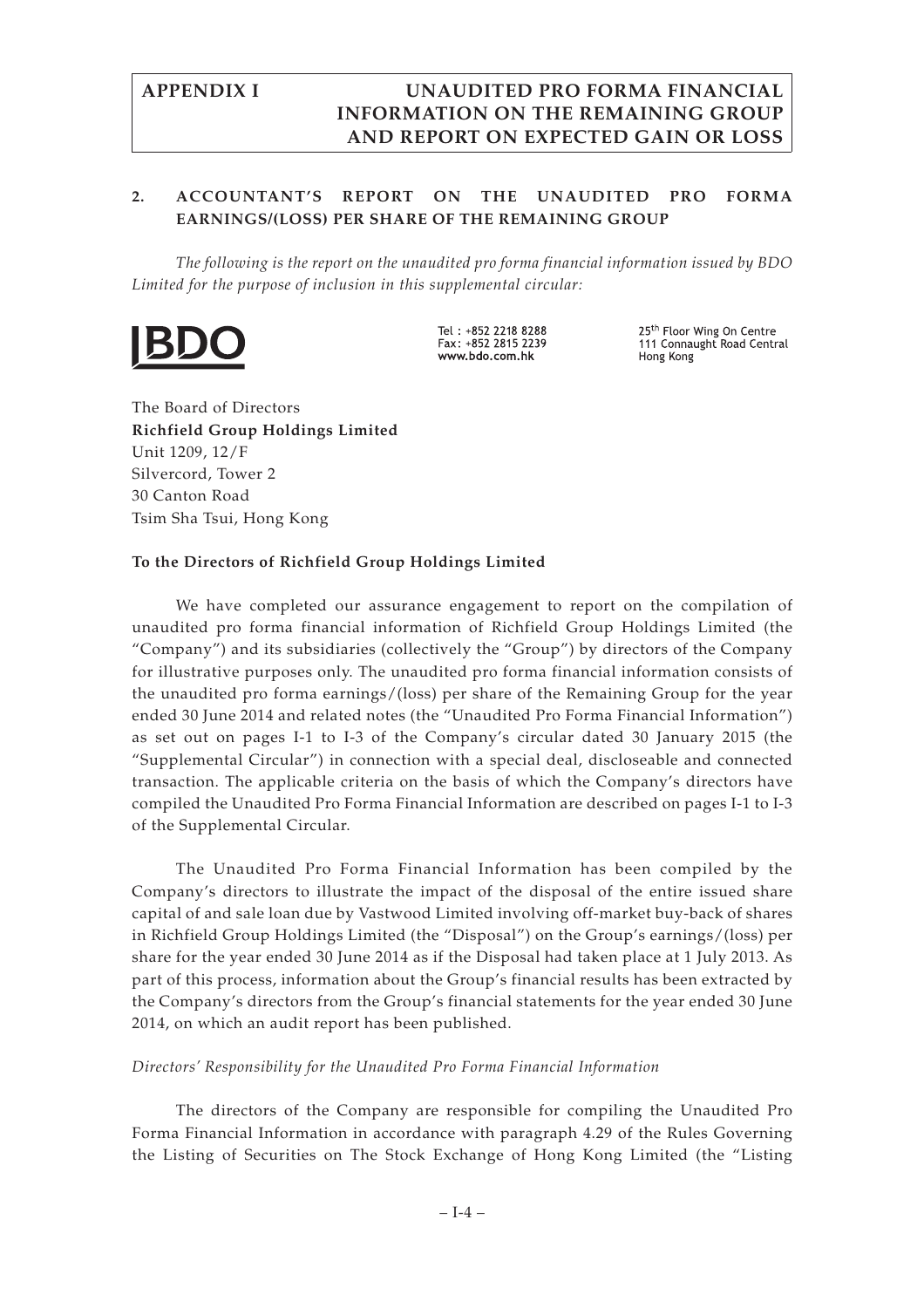Rules") and with reference to Accounting Guideline 7 "Preparation of Pro Forma Financial Information for Inclusion in Investment Circulars" ("AG 7") issued by the Hong Kong Institute of Certified Public Accountants (the "HKICPA").

## *Reporting Accountant's Responsibilities*

Our responsibility is to express an opinion, as required by paragraph 4.29(7) of the Listing Rules, on the Unaudited Pro Forma Financial Information and to report our opinion to you. We do not accept any responsibility for any reports previously given by us on any financial information used in the compilation of the Unaudited Pro Forma Financial Information beyond that owed to those to whom those reports were addressed by us at the dates of their issue.

We conducted our engagement in accordance with Hong Kong Standard on Assurance Engagements 3420 "Assurance Engagements to Report on the Compilation of Pro Forma Financial Information Included in a Prospectus" issued by the HKICPA. This standard requires that the reporting accountant complies with ethical requirements and plan and perform procedures to obtain reasonable assurance about whether the Company's directors have compiled the Unaudited Pro Forma Financial Information in accordance with paragraph 4.29 of the Listing Rules and with reference to AG 7 issued by the HKICPA.

For purposes of this engagement, we are not responsible for updating or reissuing any reports or opinions on any historical financial information used in compiling the Unaudited Pro Forma Financial Information, nor have we, in the course of this engagement, performed an audit or review of the financial information used in compiling the Unaudited Pro Forma Financial Information.

The purpose of pro forma financial information included in an investment circular is solely to illustrate the impact of a significant event or transaction on unadjusted financial information of the Remaining Group as if the event had occurred or the transaction had been undertaken at an earlier date selected for purposes of the illustration. Accordingly, we do not provide any assurance that the actual outcome of the event or transaction at 1 July 2013 would have been as presented.

A reasonable assurance engagement to report on whether the Unaudited Pro Forma Financial Information has been properly compiled on the basis of the applicable criteria involves performing procedures to assess whether the applicable criteria used by the Company's directors in the compilation of the Unaudited Pro Forma Financial Information provide a reasonable basis for presenting the significant effects directly attributable to the event or transaction, and to obtain sufficient appropriate evidence about whether:

• The related unaudited pro forma adjustments give appropriate effect to those criteria; and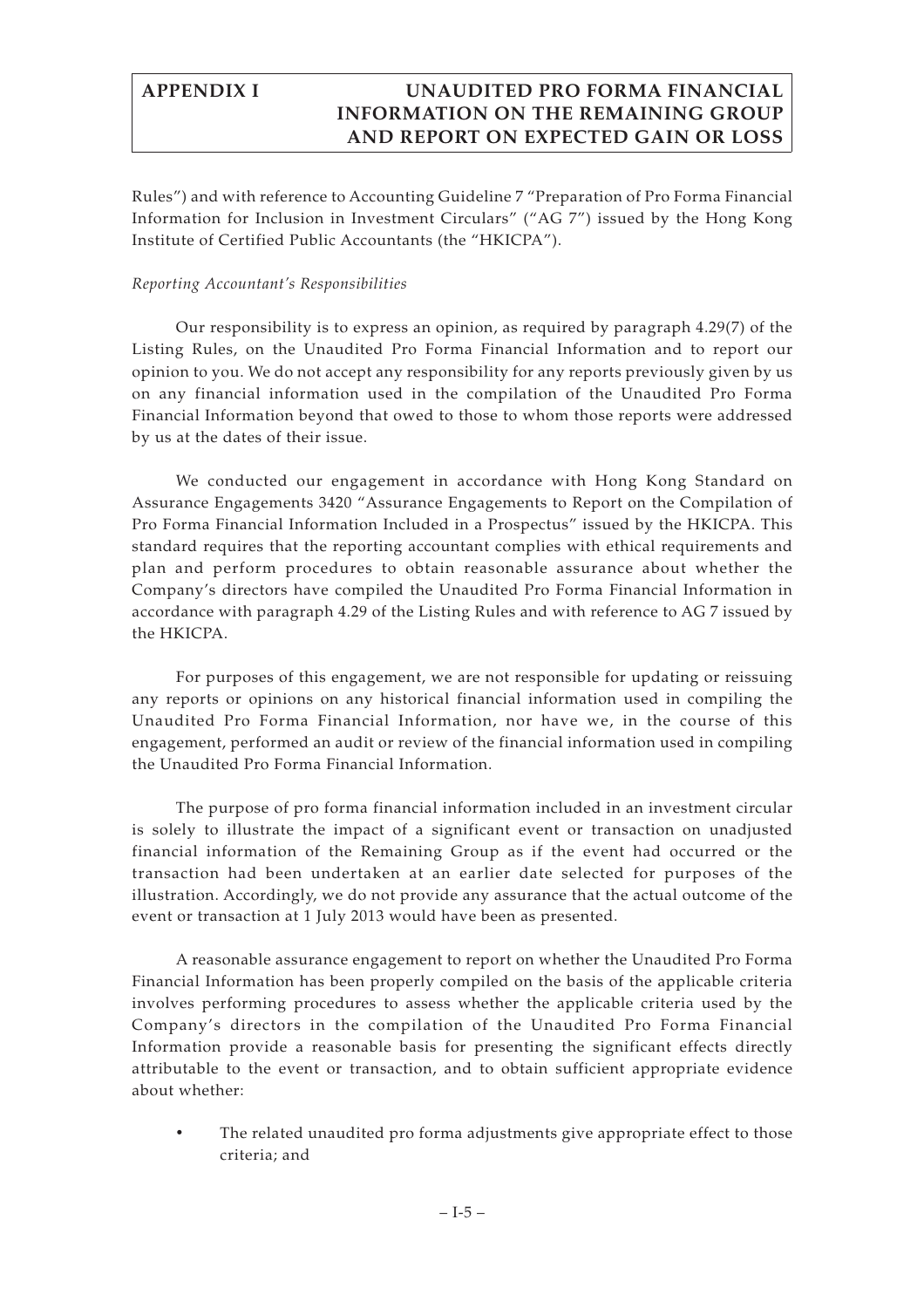• The unaudited pro forma financial information reflects the proper application of those adjustments to the unadjusted financial information.

The procedures selected depend on the reporting accountant's judgment, having regard to the reporting accountant's understanding of the nature of the Group, the event or transaction in respect of which the Unaudited Pro Forma Financial Information has been compiled, and other relevant engagement circumstances.

The engagement also involves evaluating the overall presentation of the Unaudited Pro Forma Financial Information.

We believe that the evidence we have obtained is sufficient and appropriate to provide a basis for our opinion.

## *Opinion*

In our opinion:

- (a) the Unaudited Pro Forma Financial Information has been properly compiled on the basis stated;
- (b) such basis is consistent with the accounting policies of the Group; and
- (c) the adjustments are appropriate for the purposes of the Unaudited Pro Forma Financial Information as disclosed pursuant to paragraph 4.29(1) of the Listing Rules.

## **BDO Limited**

*Certified Public Accountants* **Yu Tsui Fong** Practising Certificate number P05440

Hong Kong, 30 January 2015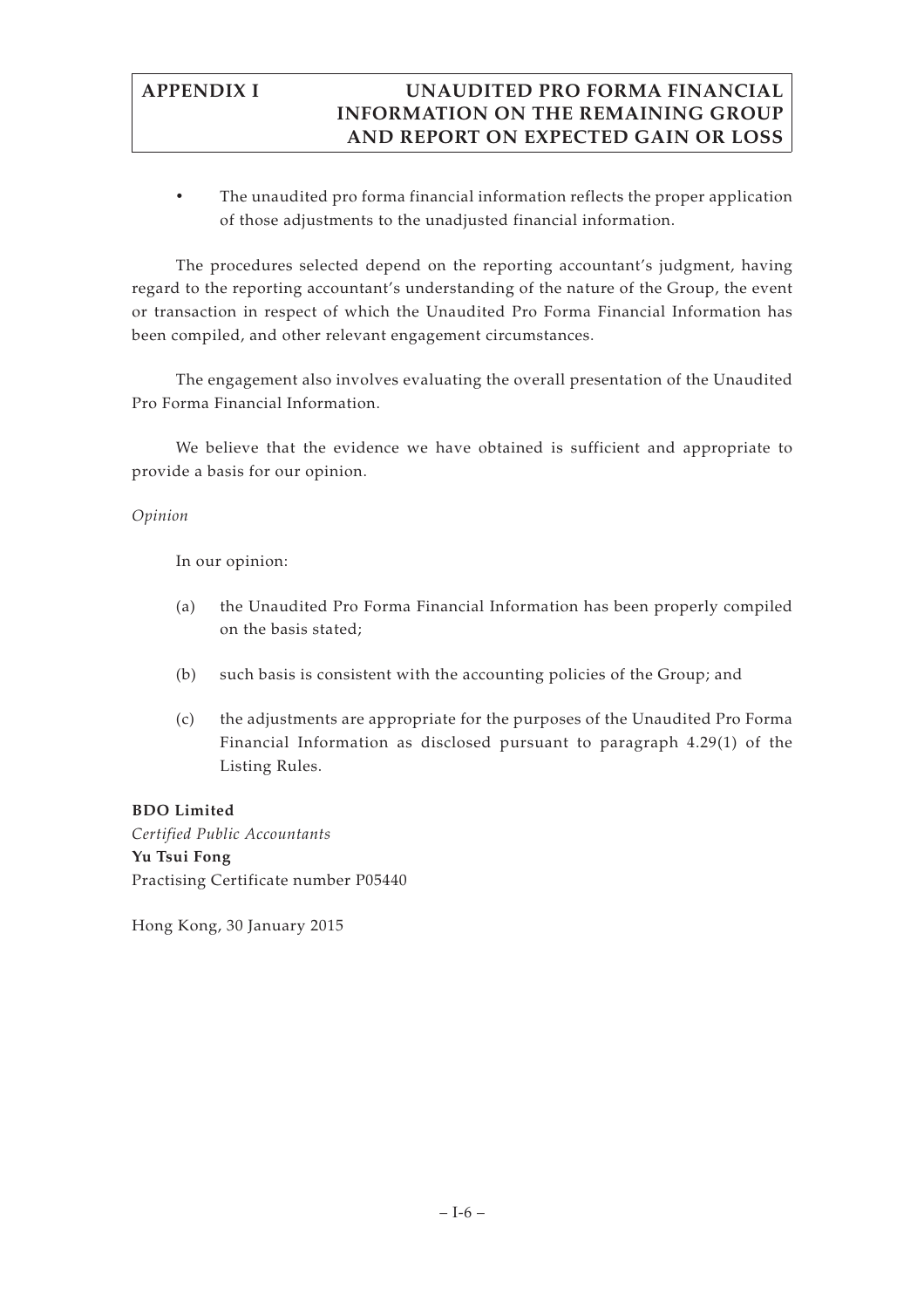## **3. UNAUDITED PRO FORMA STATEMENT OF NET ASSET OF THE REMAINING GROUP**

*The following is the text reproduced from the section headed "Unaudited pro forma statement of net asset of the Remaining Group" as set out in Appendix II to the Circular:*

"As a result of the Disposal, the Company will effectively dispose of 100% interest in the Vastwood Group (including 100% interest in the East Up Group) and 49% interest in Brilliant Icon. The remaining 51% interest in Brilliant Icon will still be held by the Remaining Group and the Company will continue to have control over Brilliant Icon. As such, the difference between the amount by which the 49% non-controlling interests of Brilliant Icon are adjusted and the fair value of the consideration received will be recognised directly in the Group's equity.

The following unaudited pro forma statement of net asset of the Remaining Group has been prepared, on the basis of the notes set forth below, for the purpose of illustrating the effect of the Disposal and the Share Repurchase as if it had been taken place on 30 June 2014. It has been prepared for illustrative purpose only and, because of its hypothetical nature, may not give a true picture of the financial position of the Group had the Disposal and the Share Repurchase been completed as at 30 June 2014, or at any future date.

|                                                                                                 | <b>Notes</b> | HK\$'million |
|-------------------------------------------------------------------------------------------------|--------------|--------------|
| Audited net asset value of the Group, attributable<br>to the owners of the Company              | (a)          | 1,518.4      |
| Pro forma adjustments:                                                                          |              |              |
| Unaudited pro forma loss on the Disposal                                                        | (b)          | (107.1)      |
| Fair value of the Repurchase Shares                                                             | (c)          | (165.7)      |
| Unaudited pro forma net asset value of the Group,<br>attributable to the owners of the Company, |              |              |
| after the Disposal and the Share Repurchase                                                     |              | 1,245.6      |

#### *Notes:*

(a) The audited net asset value attributable to the owners of the Company as at 30 June 2014 is extracted from the Group's audited financial statements for the year ended 30 June 2014 set out in Appendix I to the Circular.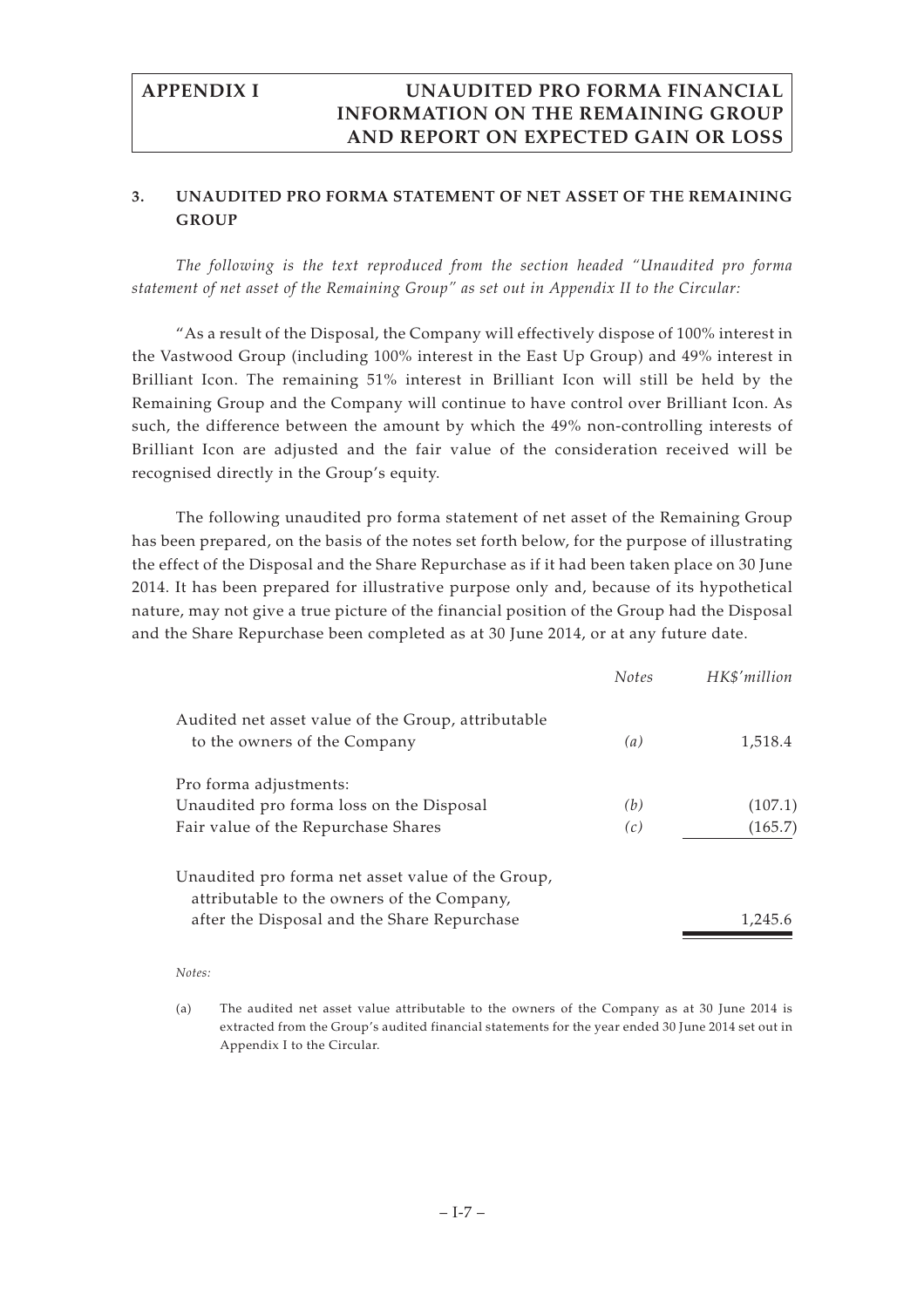(b) The adjustment represents the unaudited pro forma loss on the Disposal as if the Disposal and the Share Repurchase had been completed as at 30 June 2014 and is calculated as follows:

|                                                                                                                 | Note | HK\$'million | HK\$'million |
|-----------------------------------------------------------------------------------------------------------------|------|--------------|--------------|
| Fair value of the consideration<br>Audited net liability of the Vastwood Group<br>(excluding the East Up Group) | (c)  |              | 165.7        |
| as at 30 June 2014                                                                                              |      | (51.9)       |              |
| Audited net asset of the East Up Group<br>as at 30 June 2014                                                    |      | 45.3         |              |
| Amount due from the Vastwood Group (excluding<br>the East Up Group) and the East Up Group to                    |      |              |              |
| the Remaining Group as at 30 June 2014                                                                          |      | 275.7        |              |
|                                                                                                                 |      |              | 269.1        |
| Unaudited pro forma loss on the Disposal                                                                        |      |              | (103.4)      |
| Less: Estimated transaction costs                                                                               |      |              | (3.7)        |
| Unaudited pro forma loss on the Disposal after the                                                              |      |              |              |
| estimated transaction costs                                                                                     |      |              | (107.1)      |

- (c) The adjustment represents the fair value of the 760,000,000 Repurchase Shares for the Disposal and the Share Repurchase and is calculated based on the closing price of HK\$0.218 per Share as at 30 June 2014 as if the Disposal and the Share Repurchase had taken place on 30 June 2014. The estimated total consideration of HK\$165.7 million is allocated between the disposal of 100% interest in the Vastwood Group (including 100% interest in the East Up Group) and the disposal of 49% interest in Brilliant Icon based on the respective net asset/liability values of the Vastwood Group (excluding the East Up Group), the East Up Group and Brilliant Icon being disposed of as at 30 June 2014, after taking into consideration the amount of the Sale Loan as at 30 June 2014 and the fair values of the properties held by the respective companies as at 30 June 2014. As a result, approximately HK\$165.7 million and nil consideration are allocated to the disposal of 100% interest in the Vastwood Group (including 100% interest in the East Up Group) and the disposal of 49% interest in Brilliant Icon respectively.
- (d) The unaudited pro forma financial information presented above does not take into account of any trading or other transactions subsequent to the date of the financial statements included in the unaudited pro forma financial information (i.e. 30 June 2014).

**The unaudited pro forma net asset value of the Group after the Disposal and the Share Repurchase and the unaudited pro forma loss calculated above are prepared by the Directors for illustrative purposes only. Shareholders should note that the actual amount of the net asset value of the Group after the Disposal and the Share Repurchase and the gain or loss from the Disposal and the Share Repurchase will be determined based on the closing price of the Shares, the net asset/liability value of the Vastwood Group and the actual amount of the Sale Loan as at Completion, and the actual transaction costs relating to the Disposal, and may be different from the pro forma loss as calculated above."**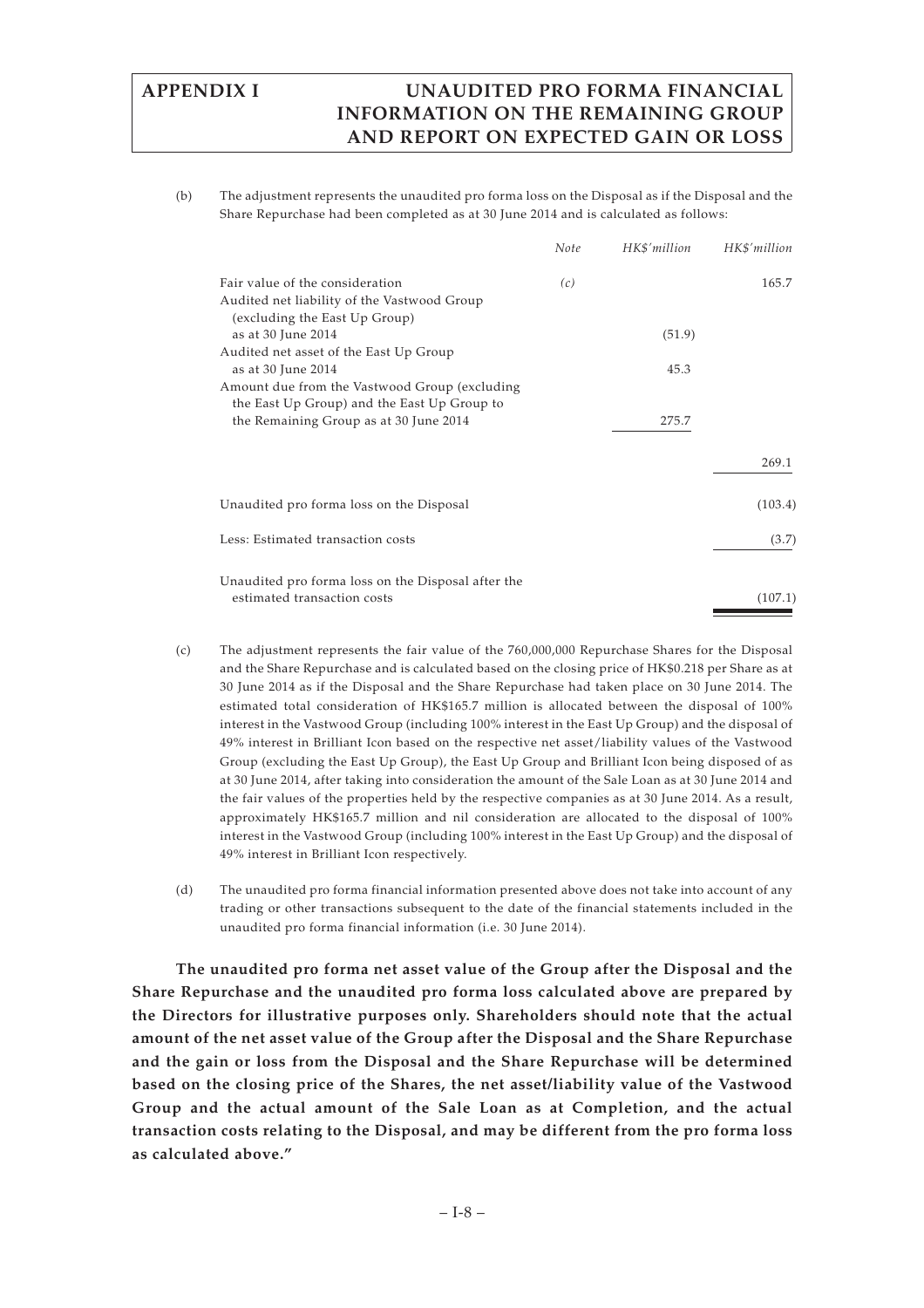## **4. ACCOUNTANT'S REPORT ON THE UNAUDITED PRO FORMA STATEMENT OF NET ASSET OF THE REMAINING GROUP**

*The report issued by BDO Limited on the unaudited pro forma financial information of the Remaining Group as set out in Appendix II to the Circular is reproduced below:*



Tel: +852 2218 8288  $Fay + 852$  2815 2239 www.bdo.com.hk

25<sup>th</sup> Floor Wing On Centre 111 Connaught Road Central Hong Kong

The Board of Directors **Richfield Group Holdings Limited** Unit 1209, 12/F Silvercord, Tower 2 30 Canton Road Tsim Sha Tsui, Hong Kong

## **To the Directors of Richfield Group Holdings Limited**

We have completed our assurance engagement to report on the compilation of unaudited pro forma financial information of Richfield Group Holdings Limited (the "Company") and its subsidiaries (collectively the "Group") by directors of the Company for illustrative purposes only. The unaudited pro forma financial information consists of the unaudited pro forma statement of net asset of the Remaining Group as at 30 June 2014 and related notes (the "Unaudited Pro Forma Financial Information") as set out on pages II-1 to II-2 of the Company's circular dated 12 January 2015 (the "Circular") in connection with a special deal, discloseable and connected transaction. The applicable criteria on the basis of which the Company's directors have compiled the Unaudited Pro Forma Financial Information are described on pages II-1 to II-2 of the Circular.

The Unaudited Pro Forma Financial Information has been compiled by the Company's directors to illustrate the impact of the disposal of the entire issued share capital of and sale loan due by Vastwood Limited involving off-market buy-back of shares in Richfield Group Holdings Limited (the "Disposal") on the Group's financial position as at 30 June 2014 as if the Disposal had taken place at 30 June 2014. As part of this process, information about the Group's financial position has been extracted by the Company's directors from the Group's financial statements for the year ended 30 June 2014, on which an audit report has been published.

## *Directors' Responsibility for the Unaudited Pro Forma Financial Information*

The directors of the Company are responsible for compiling the Unaudited Pro Forma Financial Information in accordance with paragraph 4.29 of the Rules Governing the Listing of Securities on The Stock Exchange of Hong Kong Limited (the "Listing Rules") and with reference to Accounting Guideline 7 "Preparation of Pro Forma Financial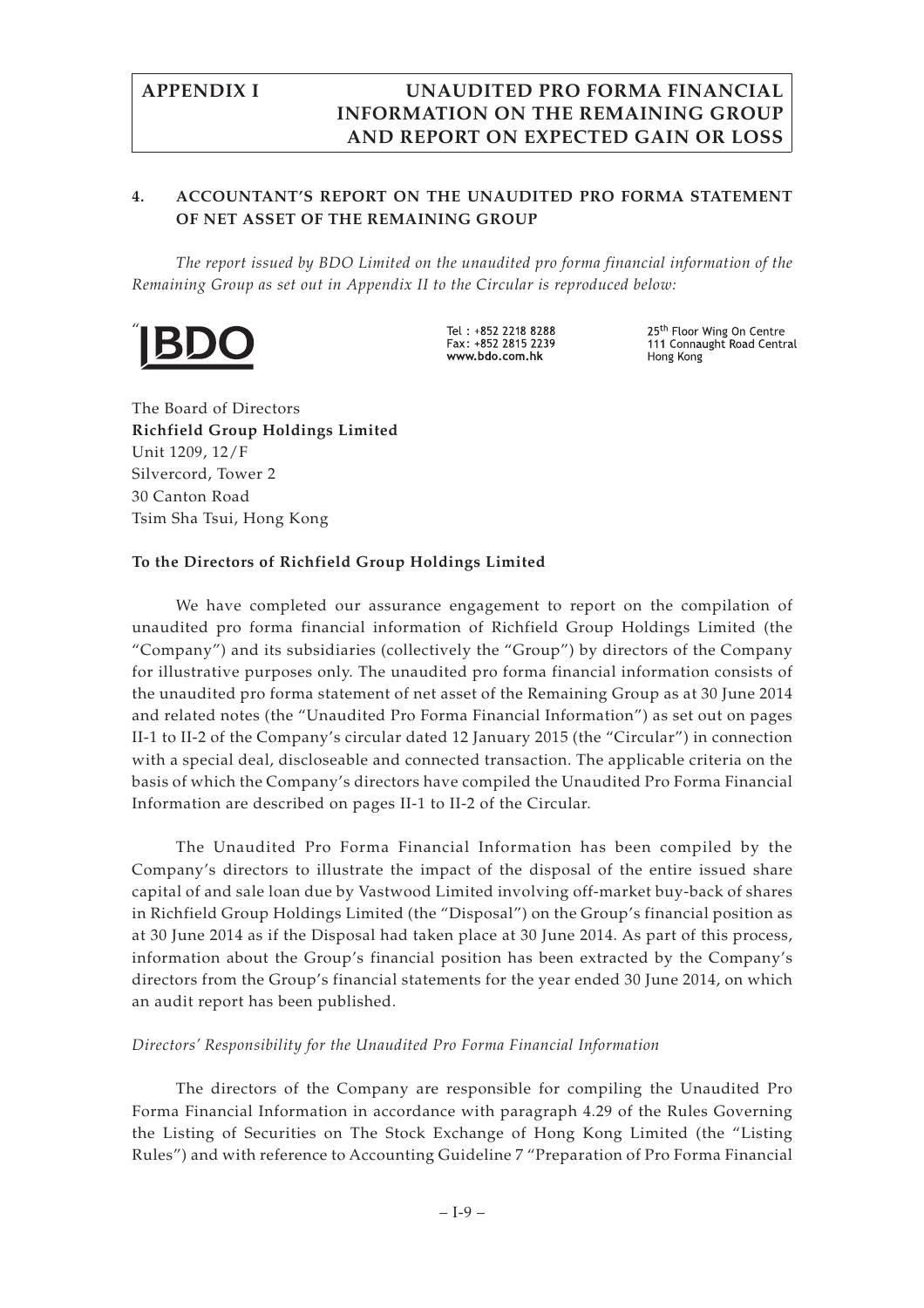Information for Inclusion in Investment Circulars" ("AG 7") issued by the Hong Kong Institute of Certified Public Accountants (the "HKICPA").

### *Reporting Accountant's Responsibilities*

Our responsibility is to express an opinion, as required by paragraph 4.29(7) of the Listing Rules, on the Unaudited Pro Forma Financial Information and to report our opinion to you. We do not accept any responsibility for any reports previously given by us on any financial information used in the compilation of the Unaudited Pro Forma Financial Information beyond that owed to those to whom those reports were addressed by us at the dates of their issue.

We conducted our engagement in accordance with Hong Kong Standard on Assurance Engagements 3420 "Assurance Engagements to Report on the Compilation of Pro Forma Financial Information Included in a Prospectus" issued by the HKICPA. This standard requires that the reporting accountant complies with ethical requirements and plan and perform procedures to obtain reasonable assurance about whether the Company's directors have compiled the Unaudited Pro Forma Financial Information in accordance with paragraph 4.29 of the Listing Rules and with reference to AG 7 issued by the HKICPA.

For purposes of this engagement, we are not responsible for updating or reissuing any reports or opinions on any historical financial information used in compiling the Unaudited Pro Forma Financial Information, nor have we, in the course of this engagement, performed an audit or review of the financial information used in compiling the Unaudited Pro Forma Financial Information.

The purpose of pro forma financial information included in an investment circular is solely to illustrate the impact of a significant event or transaction on unadjusted financial information of the Remaining Group as if the event had occurred or the transaction had been undertaken at an earlier date selected for purposes of the illustration. Accordingly, we do not provide any assurance that the actual outcome of the event or transaction at 30 June 2014 would have been as presented.

A reasonable assurance engagement to report on whether the Unaudited Pro Forma Financial Information has been properly compiled on the basis of the applicable criteria involves performing procedures to assess whether the applicable criteria used by the Company's directors in the compilation of the Unaudited Pro Forma Financial Information provide a reasonable basis for presenting the significant effects directly attributable to the event or transaction, and to obtain sufficient appropriate evidence about whether:

- the related unaudited pro forma adjustments give appropriate effect to those criteria; and
- the unaudited pro forma financial information reflects the proper application of those adjustments to the unadjusted financial information.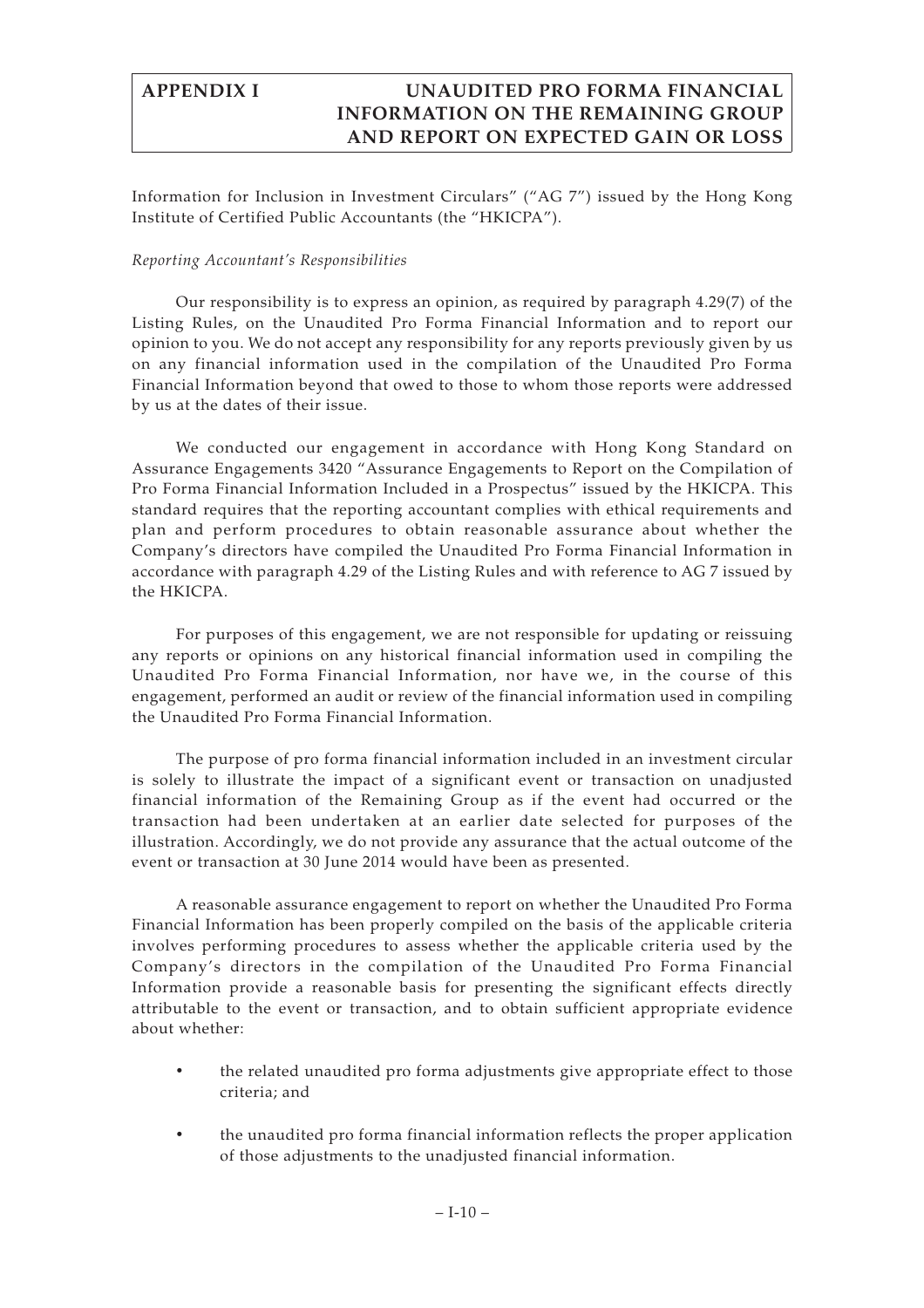The procedures selected depend on the reporting accountant's judgment, having regard to the reporting accountant's understanding of the nature of the Group, the event or transaction in respect of which the Unaudited Pro Forma Financial Information has been compiled, and other relevant engagement circumstances.

The engagement also involves evaluating the overall presentation of the Unaudited Pro Forma Financial Information.

We believe that the evidence we have obtained is sufficient and appropriate to provide a basis for our opinion.

## *Opinion*

In our opinion:

- (a) the Unaudited Pro Forma Financial Information has been properly compiled on the basis stated;
- (b) such basis is consistent with the accounting policies of the Group; and
- (c) the adjustments are appropriate for the purposes of the Unaudited Pro Forma Financial Information as disclosed pursuant to paragraph 4.29(1) of the Listing Rules.

## **BDO Limited**

*Certified Public Accountants* **Yu Tsui Fong** Practising Certificate number P05440

Hong Kong, 12 January 2015"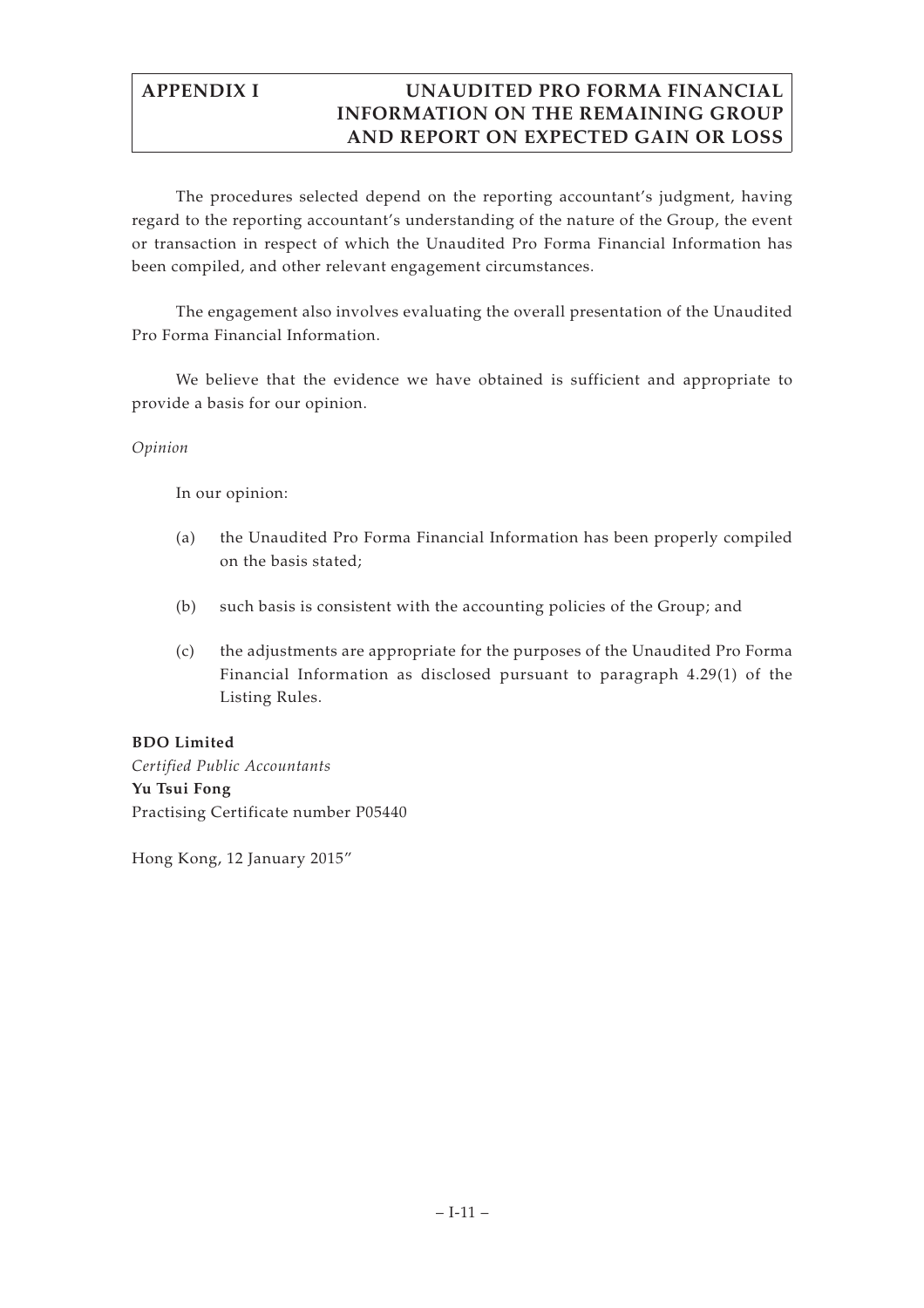### **5. REPORT ON EXPECTED GAIN OR LOSS**

*The report issued by Optima Capital Limited on the expected gain or loss of the Group as a result of the Disposal as set out in Appendix III to the Circular is reproduced below:*



Suite 1501, 15th Floor Jardine House 1 Connaught Place Central Hong Kong

12 January 2015

The Board of Directors **Richfield Group Holdings Limited** Unit 1209, 12/F. Silvercord Tower 2 30 Canton Road Tsim Sha Tsui Hong Kong

Dear Sirs,

# **SPECIAL DEAL, DISCLOSEABLE AND CONNECTED TRANSACTION IN RELATION TO DISPOSAL OF THE ENTIRE ISSUED SHARE CAPITAL OF AND SALE LOAN DUE BY VASTWOOD LIMITED INVOLVING OFF-MARKET BUY-BACK OF SHARES IN RICHFIELD GROUP HOLDINGS LIMITED**

We refer to the special deal, discloseable and connected transaction of the Company in relation to the disposal of the entire issued share capital of and loan due by Vastwood involving off-market buy-back of Shares. Details of the aforesaid transactions are set out in the circular of the Company dated 12 January 2015 (the "**Circular**"), of which this letter forms part. Capitalised terms used in this letter shall have the same meanings as defined in the Circular unless otherwise stated.

We also refer to the expected loss (after deducting the estimated transaction costs relating to the Disposal) as a result of the Disposal of approximately HK\$107.1 million (the "**Expected Gain or Loss**") as disclosed under the paragraph headed "Financial effects of the Disposal and the Share Repurchase " in the letter from the Board contained in the Circular. We note that the Expected Gain or Loss is regarded as a profit forecast under Rule 10 of the Takeovers Code.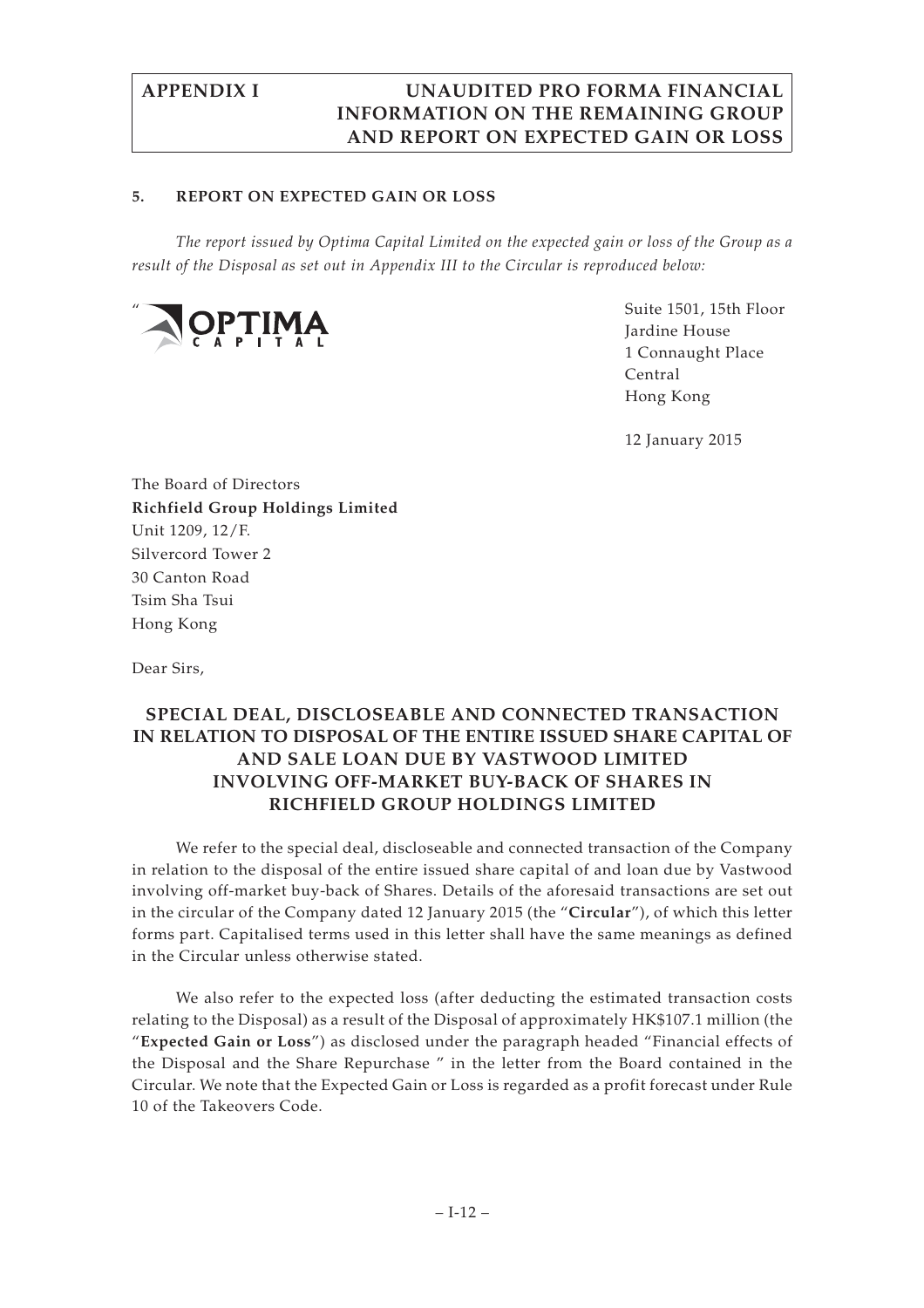We have discussed with the Directors the bases and assumptions made for calculating the Expected Gain or Loss, and have reviewed the calculation of the Expected Gain or Loss. We have also considered the unaudited pro forma financial information of the Remaining Group and the accountant's report thereon issued by BDO Limited as set out in Appendix II to the Circular.

Based on the above, we are satisfied that the Expected Gain or Loss, for which the Directors are solely responsible, has been calculated by the Directors after due care and consideration.

Shareholders should however note that the actual gain or loss from the Disposal will be determined based on the closing price of the Shares, the net asset/liability value of the Vastwood Group and the actual amount of the Sale Loan as at Completion, and the actual transaction costs relating to the Disposal, and may be different from the Expected Gain or Loss as presented in the letter from the Board.

> Yours faithfully, for and on behalf of **Optima Capital Limited Beatrice Lung** *Managing Director*"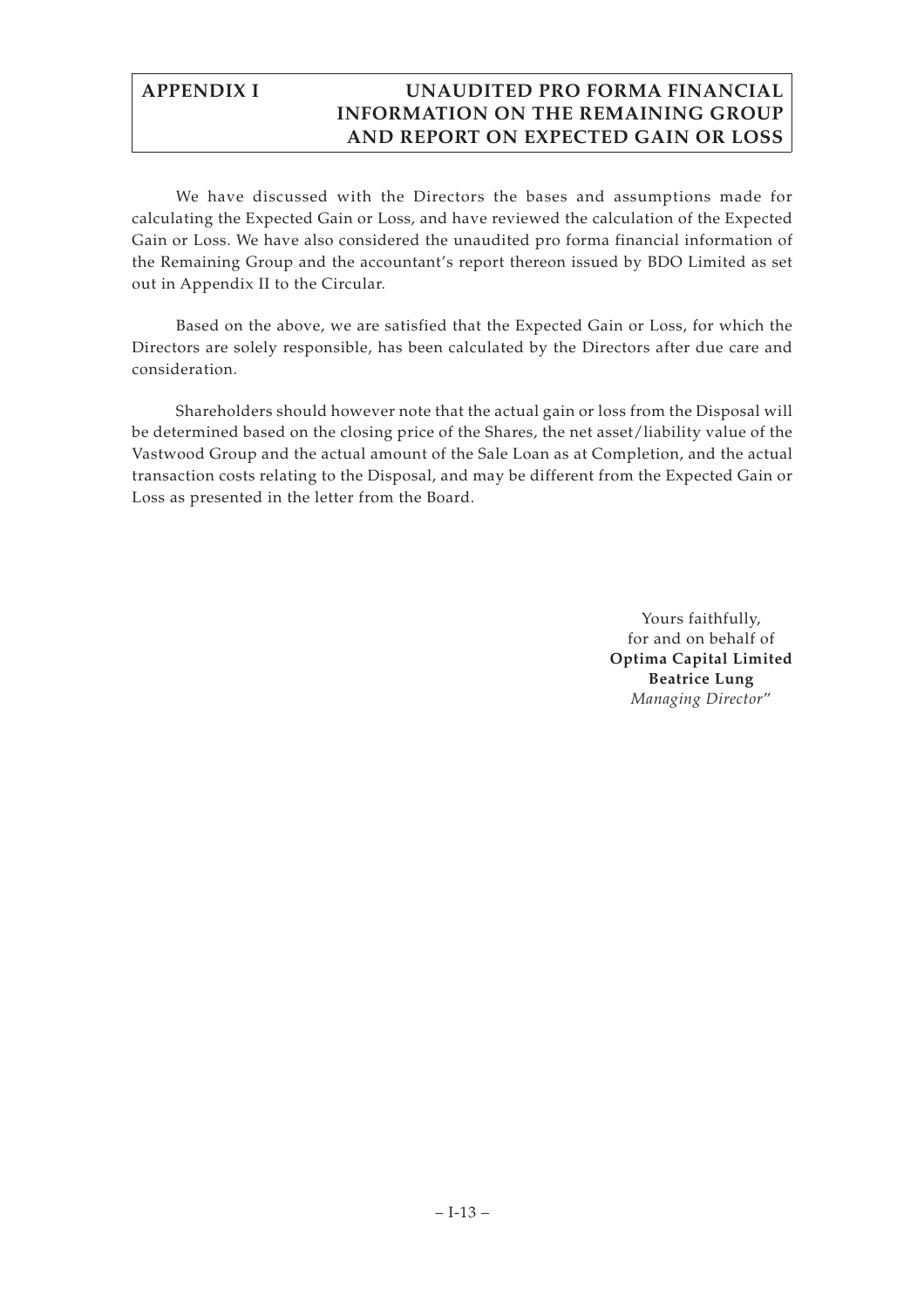Set out below are general information in addition to those as disclosed in Appendix V to the Circular:

### **1. RESPONSIBILITY STATEMENT**

The Directors jointly and severally accept full responsibility for the accuracy of the information contained in this supplemental circular and confirm, having made all reasonable enquiries, that to the best of their knowledge, opinions expressed in this supplemental circular have been arrived at after due and careful consideration and there are no other facts not contained in this supplemental circular, the omission of which would make any statement in this supplemental circular misleading.

This supplemental circular, for which the Directors collectively and individually accept full responsibility, includes particulars given in compliance with the Listing Rules for the purpose of giving information with regard to the Group. The Directors, having made all reasonable enquiries, confirm that to the best of their knowledge and belief the information contained in this supplemental circular is accurate and complete in all material aspects and not misleading or deceptive, and there are no other matters the omission of which would make any statement herein or this supplemental circular misleading.

#### **2. MARKET PRICE**

The table below shows the closing prices of the Shares on the Stock Exchange on (i) 29 January 2015, being the New Latest Practicable Date; (ii) 10 December 2014, being the last business day immediately preceding the date of the Announcement; and (iii) the last trading day of each of the calender months during the Relevant Period.

|                                                        | Closing price<br>per Share |
|--------------------------------------------------------|----------------------------|
|                                                        | HK\$                       |
| 30 June 2014                                           | 0.218                      |
| 31 July 2014                                           | 0.223                      |
| 29 August 2014                                         | 0.285                      |
| 30 September 2014                                      | 0.270                      |
| 31 October 2014                                        | 0.280                      |
| 28 November 2014                                       | 0.330                      |
| 10 December 2014                                       | 0.370                      |
| 31 December 2014                                       | 0.300                      |
| 29 January 2015, being the New Latest Practicable Date | 0.295                      |

The highest and lowest closing price per Share as quoted on the Stock Exchange during the Relevant Period were HK\$0.42 per Share on 18 December 2014 and HK\$0.214 per Share on 16 June 2014 respectively.